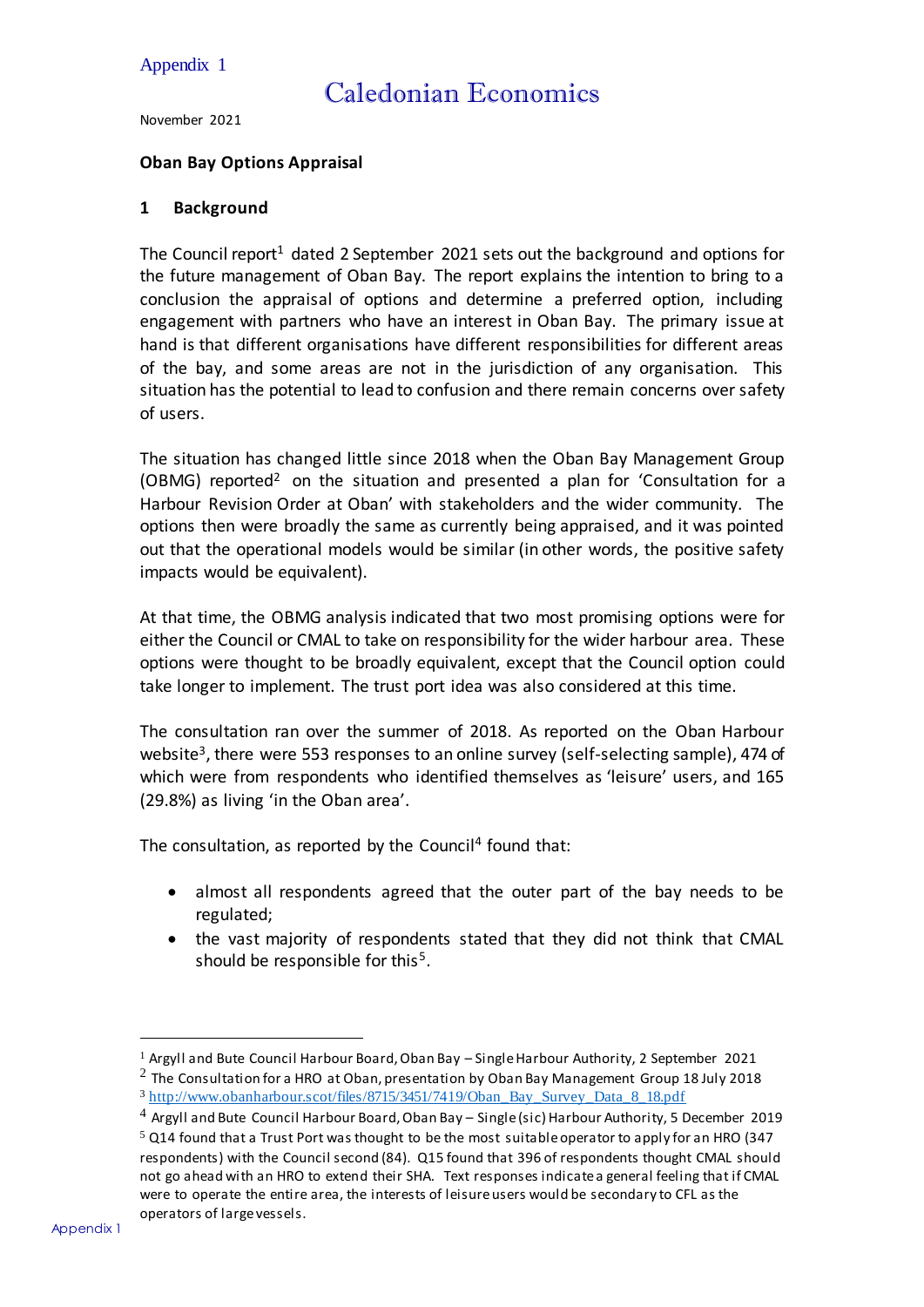# *November 2021*

Respondents indicated strong support for the suggestion that a '*Trust Port (run by a local board)*' would be the most suitable operator for the wider Oban Bay. In the course of this study, none of the professionals consulted disagreed with the principle that the creation of a Trust Port to take on the responsibility for the Bay is a logical and appropriate objective.

In order to explore the development of a Trust Port in more depth, the OBMG worked with the Oban Bay Stakeholders Group (OBSG) and other interested parties to identify the preferred means of bringing this about. To that end, the Oban Community Harbour Development Association (OCHDA) was formed, meeting for the first time in April 2019.

A subsequent consultation on the seaward limits for the area that would be managed by the new Harbour Authority was carried out by OCHDA in 2021.

## **2 Options for Consideration**

Five options were presented for consideration in the Council Report of September 2021:

- 1. continue as at present. The Council's report states that this is not sustainable and therefore should be formally discounted;
- 2. a Trust Port model to include the transfer of the current Harbour limits around North Pier and the transfer or lease of some or all assets<sup>6</sup>;
- 3. a Trust Port model excluding the transfer of the current Harbour limits around North Pier (wet port);
- 4. CMAL as a unitary Harbour Authority;
- 5. Argyll and Bute Council as a unitary Municipal Port.

Each of options 2 to 5 could reasonably be expected to address the safety concerns that have been raised. The Trust Port structure (options 2 and 3) is used throughout the UK and there is no obvious reason why it would not work in theory for the waters of and surrounding Oban Bay. This structure is being promoted by OCHDA.

It is noted that the 2014 report<sup>7</sup> commissioned by OBMG suggested that either Option 4 or 5 could be a '*good starting point with the view of working towards a trust port'*. The idea was supported during conversations with stakeholders. A similar conclusion was made in the OBMG presentation in July 2018: '*If [a new trust port] can be progressed at a later date, CMAL and the OBMG will support its implementation...'*.

#### **3 Issues to Consider**

 $\overline{a}$ 

In order to identify the preferred option from the Council's perspective, several factors are considered in this study:

 $6$  OCHDA clarified that their proposal is for the Trust Port to lease the pontoons, seaward faces of the North Pier, and three offices within the Harbour Master building.

 $7$  Development of Oban Bay Harbour Management Plan,  $14<sup>TH</sup>$  July 2014, Fisher Associates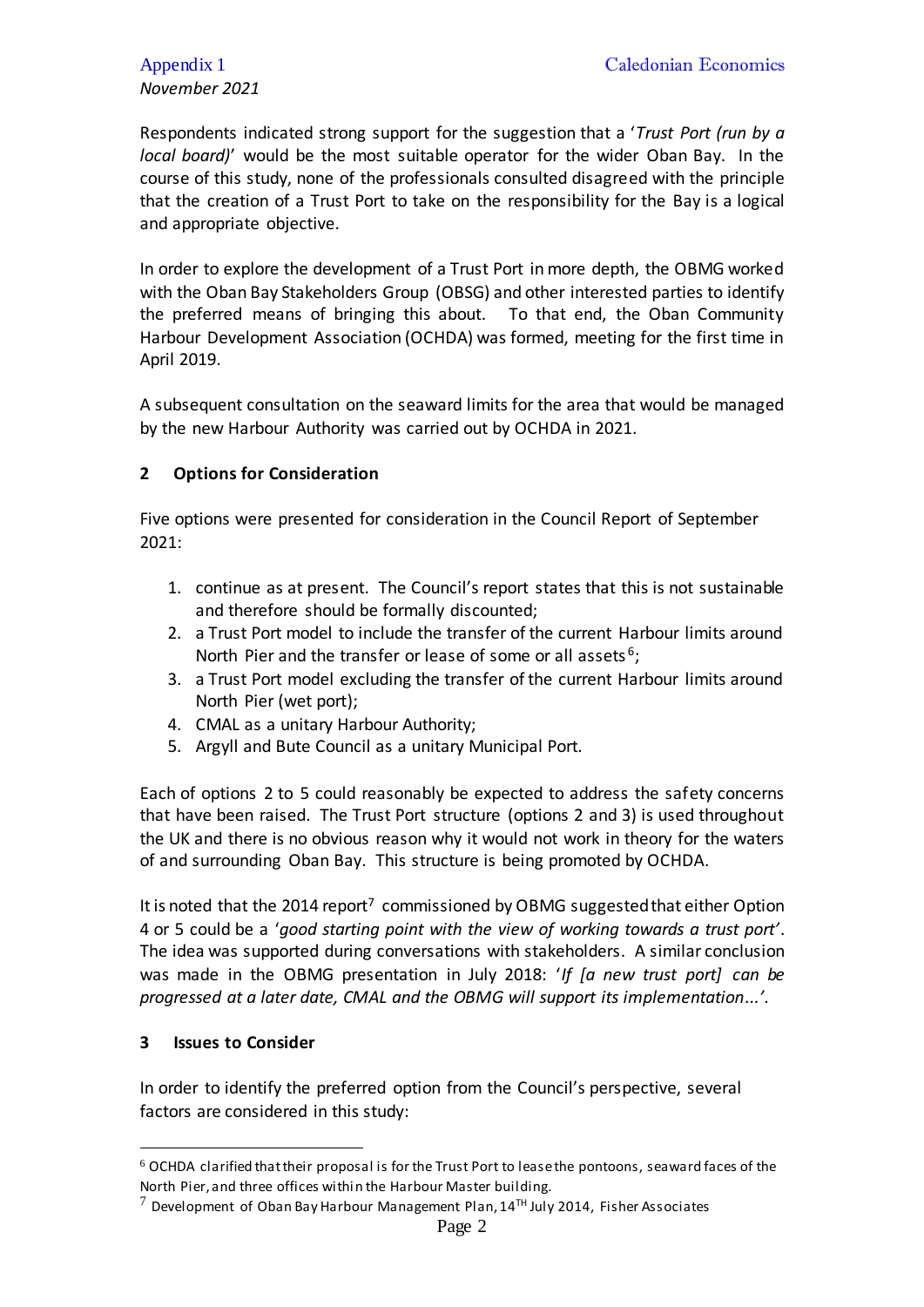- 1. Best Value and Strategic Fit
- 2. Islands Community Impact
- 3. Structural Advantages
- 4. Pathway to Implementation

# **4 Best Value and Strategic Fit**

#### **4.1 Strategic Fit**

The harbour and waterfront define Oban. They are the focal point for tourists and locals and the hub for its fishing and aquaculture sectors. They are the embarkation point for visitors travelling to and from the islands, whether tourists, public service providers, or islanders going about their daily lives.

The waterfront and adjacent areas have improved vastly in recent years, and partnership working between the Council and Oban Business Improvement District has provided investment in a range of improvements to public spaces and frontage.

Tourism and Aquaculture (among others) will be central to the new Rural Growth Deal (RGD)<sup>8</sup>. This will bring £50 million of Scottish and UK government investment plus at least £20 million from Argyll and Bute Council and key stakeholder partners to "*develop Argyll as an inclusive, sustainable, economically successful region*" and "*accelerate inclusive economic growth for the region*".

The Transit Berths and North Pier are front and centre, physically, economically and commercially. They are, in every sense, strategic assets that provide a benefit to the local communities of Oban and the islands. Any proposals regarding their use, operation, development and maintenance have to be viewed in the context of the Corporate Strategic Asset Management Strategy as discussed later, and be shown to be transparent, accountable, sustainable and financially viable.

## **4.2 The Council's Duty of Best Value**

The [Local Government \(Scotland\)](http://www.legislation.gov.uk/asp/2003/1/contents) Act 2003 introduced a statutory framework for Best Value for local authorities. The Best Value duties are set out in the Act.

The associated guidance<sup>9</sup> sets out seven cross-cutting themes, and local authorities are expected to demonstrate a focus on continuous improvement in performance around each of these themes. The seven themes are:

1. Vision and leadership

 $\overline{a}$ 

- 2. Governance and accountability
- 3. Effective use of resources
- 4. Partnerships and collaborative working

<sup>8</sup> Argyll and Bute Rural Growth Deal - Heads of Terms Agreement, February 2021

 $^9$  Local Government in Scotland Act 2003, Best Value: Revised Statutory Guidance 2020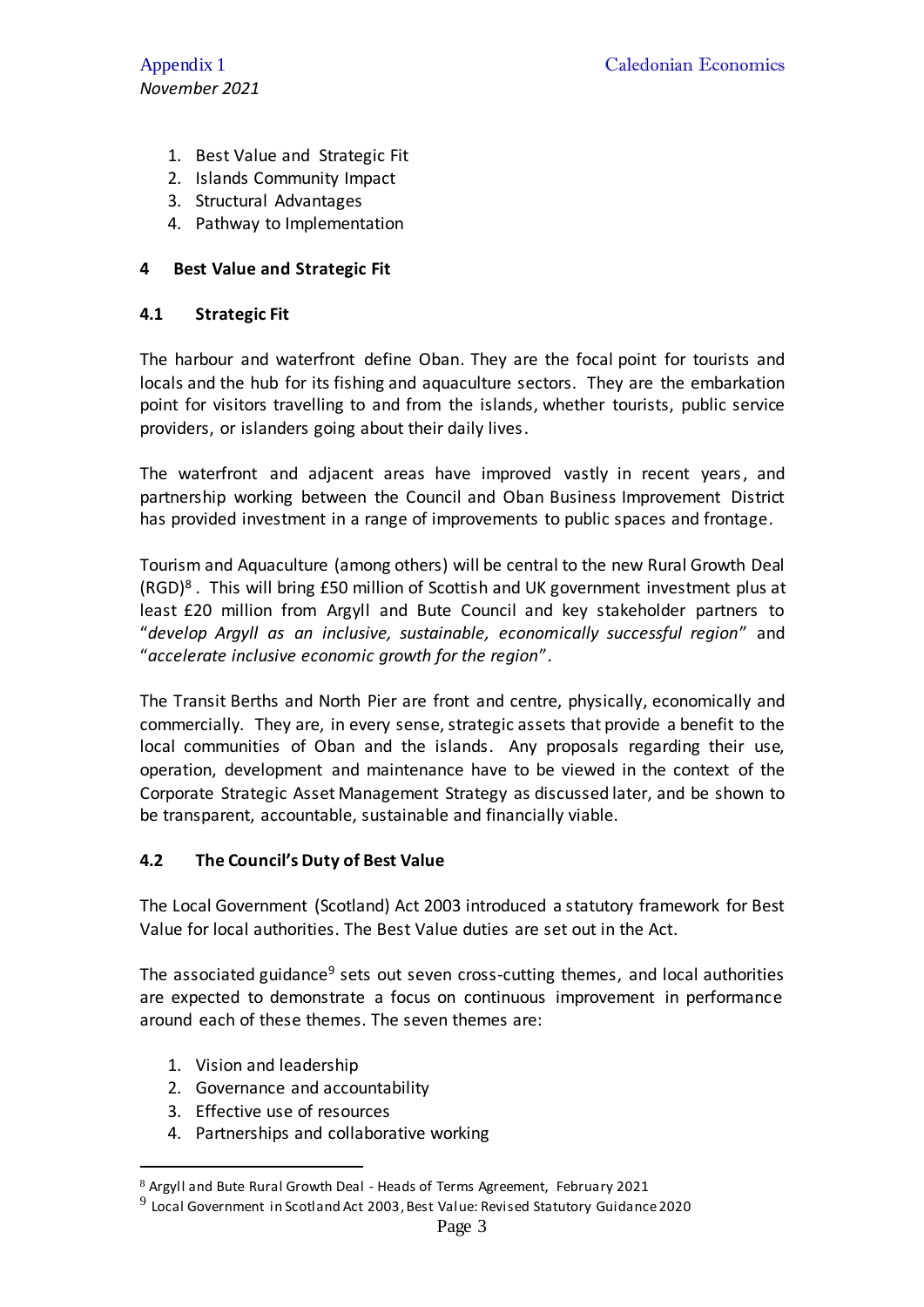- 5. Working with communities
- 6. Sustainability
- 7. Fairness and equality

There is no black and white formula for determining whether a particular policy or action represents better value than another. Rather, the Council has to take a balanced view based on the themes, under the overall duty to secure continuous improvement in performance.

The Accounts Commission Best Value Assurance Report (May 2020<sup>10</sup>) made several findings and recommendations which are relevant to the future management of Oban Bay:

- Findings #7 –"*… [make] greater use of the potential for engaging, enabling and empowering the communities of Argyll and Bute."*
- Part 3 (page 33*) – "… put in place a robust options appraisal process to ensure that decisions support social and economic outcomes."*
- Part 3 (page 33) *– "… as the Council embarks on the Rural Growth Deal (RGD) it needs to ensure it has robust processes in place to evaluate and successfully deliver projects, placing investment where it will best develop Argyll and Bute as a successful region"*

Taken together and interpreting them in the context of the North Pier assets, one could reasonably infer that the Council would be behaving in a manner consistent with Best Value principles and the recommendations of the Assurance Report if it:

- continues to work with all stakeholders including the proponents of a Trust Port to find a long term solution that is aligned to long term strategic plans for the area and which meets the needs of the communities of Oban and the islands;
- before decisions to change existing arrangements are taken, ensures that any proposals brought forward are robustly challenged and tested to confirm that they are viable, sustainable, and would bring real social and economic additionality to the Oban area and the islands;
- if a decision is made to change the existing arrangements, continue to monitor and evaluate social and economic impacts in light of the business case and grants for the Transit Berths and North Pier building, RGD Heads of Terms and in future the business cases for individual projects within it.

# **4.3 Best Value and the Current Management Arrangement at the North Pier**

If the overarching test of Best Value is the ability to demonstrate that an initiative can shows continuous improvement, then there is evidence that the current management arrangements for the North Pier assets are achieving that. The March 2020 project

<sup>&</sup>lt;sup>10</sup> Accounts Commission Best Value Assurance Report on Argyll & Bute Council, May 2020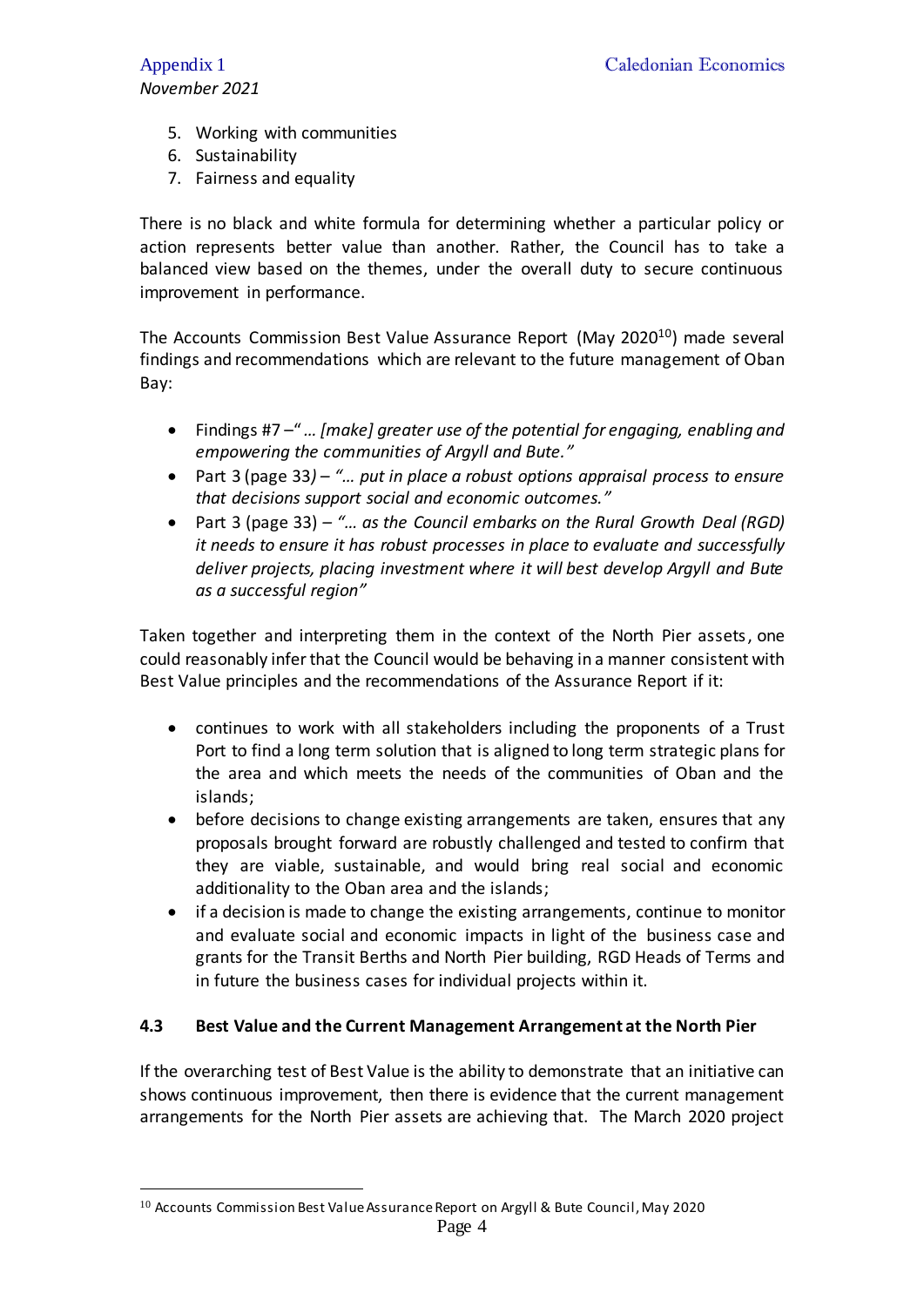closure report<sup>11</sup> found that overall the economic performance of the North Pier Harbour Building and Transit Berth is exceeding the forecasts established in their Full Business Cases.

2020 and 2021 have been atypical years due to the pandemic, but the facilities were well used in summer 2021 when restrictions were lifted and there is every reason to think that this will be sustained and grow under the current arrangements.

#### **4.4 Council Corporate Asset Management Strategy**

The Corporate Asset Management Strategy<sup>12</sup> sets out the Council's overall approach to management of its asset base. It states that:

- *"Argyll and Bute Council holds each of its assets as a resource to be used in the delivery of services and to support and contribute to its corporate objectives."*
- and, *"…key properties are held for economic development purposes … to support local employment, regeneration and business growth."*

Proponents of the Trust Port concept have made it clear that they would wish to lease, not buy the assets. Nothing in the strategy specifically forbids the lease of assets to a third party, however the second bullet point above stresses the link between key properties and economic development, employment, regeneration and business growth.

The strategy also points out that the Council has a Statutory responsibility "*not to dispose of [surplus] land at less than the best consideration*" which in practice means not less than market value. The North Pier assets clearly are not 'surplus', and it is not clear under what circumstances a lease might be interpreted as a disposal, however in any case the 'no less than market value' principle should still apply, and the Council has engaged Graham + Sibbald to look at this point.

#### **4.5 Funding and Conditions of Grant Awards**

#### **4.5.1 Development funding**

 $\overline{a}$ 

The developments at the North Pier form part of a wider programme of developments in Oban which in turn are part of the CHORD  $13$  initiative.

The Transit Berthing Facility was funded by £1.5 million from the Council's CHORD allocation, £0.7 million grant from the Scottish Government Regeneration Capital Grant Fund (RCGF), and £0.3 million grant from Highlands and Islands Enterprise (HIE). The Harbour Master Building with its facilities for visiting sailors were paid for from the CHORD budget.

 $11$  Oban, Lorn and Isles Committee, Oban: North Pier Harbour Building and North Pier Pontoons – Project Closure 11 March 2020

 $12$  Corporate Asset Management Strategy, Council Strategic Asset Management Board 25 Feb 2021 <sup>13</sup> CHORD - Campbeltown, Helensburgh, Oban, Rothesay, Dunoon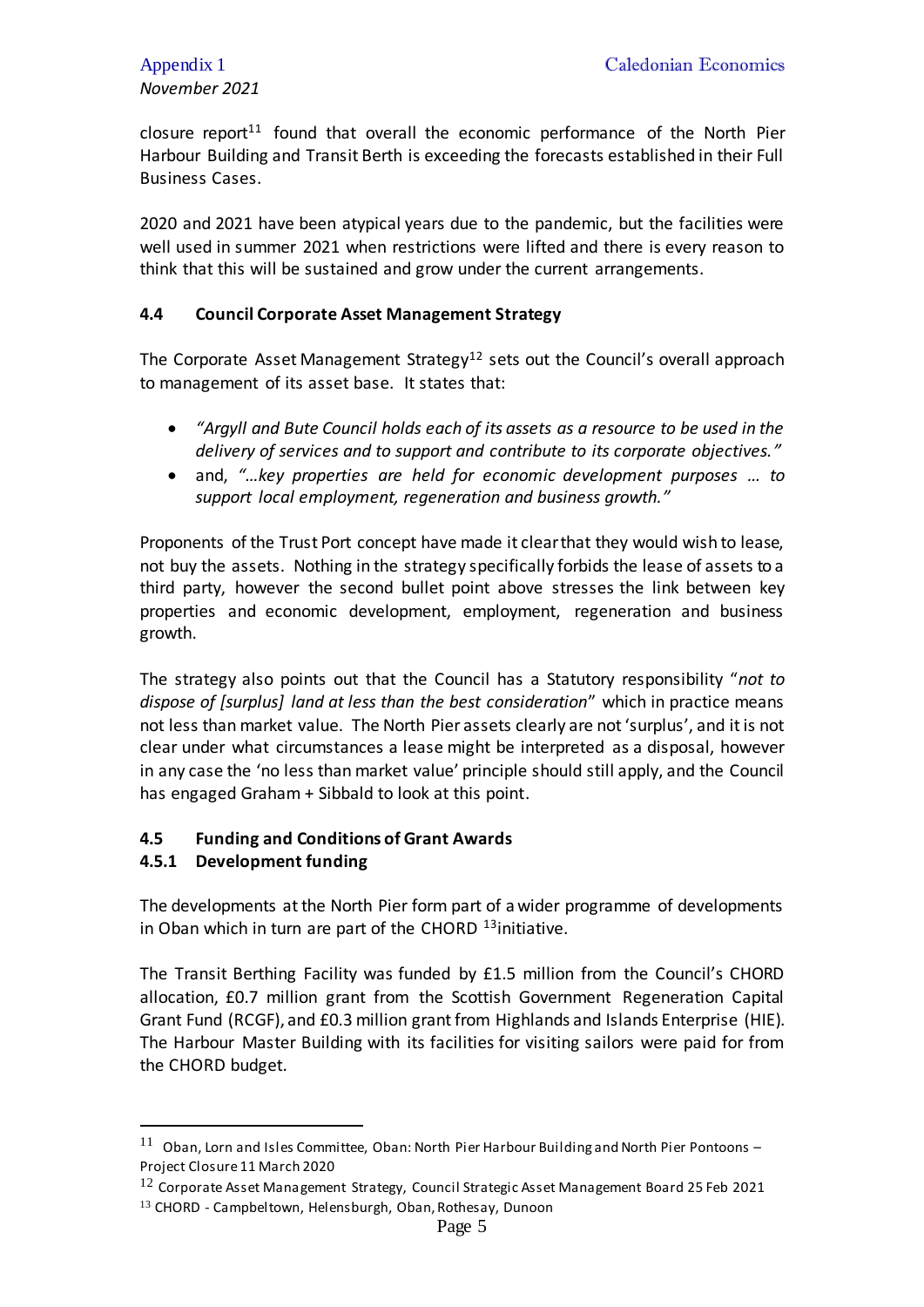#### **4.5.2 Government Funding**

The project to develop a facility for maritime visitors was instigated by a local community interest group, Oban Bay Marine, who for some years tried to progress the idea. Despite widespread public support and a clear need, the project was deemed not commercially viable and therefore that persistent market failure existed.

The RCGF application<sup>14</sup>, and wider justification for public sector provision of the services built on the existence of market failure:

 *"The Project makes a strong economic and social case for public sector provision and hence addresses that market failure."*

The terms of the SG RCGF<sup>15</sup> grant and the HIE<sup>16</sup> grant explicitly preclude 'disposal' of the asset. The SG RCGF requires that:

- *"The Grantee shall not, without prior written consent of the Scottish Ministers, dispose of any asset funded, in part or in whole, with Grant funds within 15 years of the asset being acquired or developed."<sup>17</sup>*
- and "...the Scottish Ministers shall be entitled to the proceeds of the disposal or the *relevant proportion of the proceeds based on the percentage of grant funding used in connection with the acquisition or improvement of the asset against the whole proceeds. The Scottish Ministers shall also be entitled to the relevant proportion of any proceeds resulting from any provision included as a condition of sale".*
- and *"…where the grantee subsequently transfers ownership, they must place a clawback provision and security on the property to ensure this condition can be met"*
- and "The Grant is made to enable the Grantee to carry out the Project"<sup>18</sup>.

The HIE grant includes the following conditions<sup>19</sup>:

- *"The Obligant shall not without the prior written consent of HIE discontinue or dispose of the Project or any substantial part of it or make any alteration that is in the reasonable opinion of HIE a material alteration to the character of the Project."*
- *"The Obligant shall not without the prior written consent of HIE sell or dispose of their property or buildings or sell or dispose of or remove any of the plant, equipment or other assets used in connection with the Project and which have been acquired or improved with the benefit of the Financial Assistance."*

 $\overline{a}$ 

 $14$  RCGF 2017/18 Second Stage Application Form Oban Maritime Quarter - Transit Berthing Facility

<sup>&</sup>lt;sup>15</sup> RCGF-16-05 - Argyll and Bute Council - Oban Maritime Quarter - Offer

<sup>&</sup>lt;sup>16</sup> HIE Argyle (sic) Bute Council Undertaking - Execution Version

<sup>17</sup> Article 6

<sup>18</sup> Article 2

 $19$  Article 1 parts (3) and (4)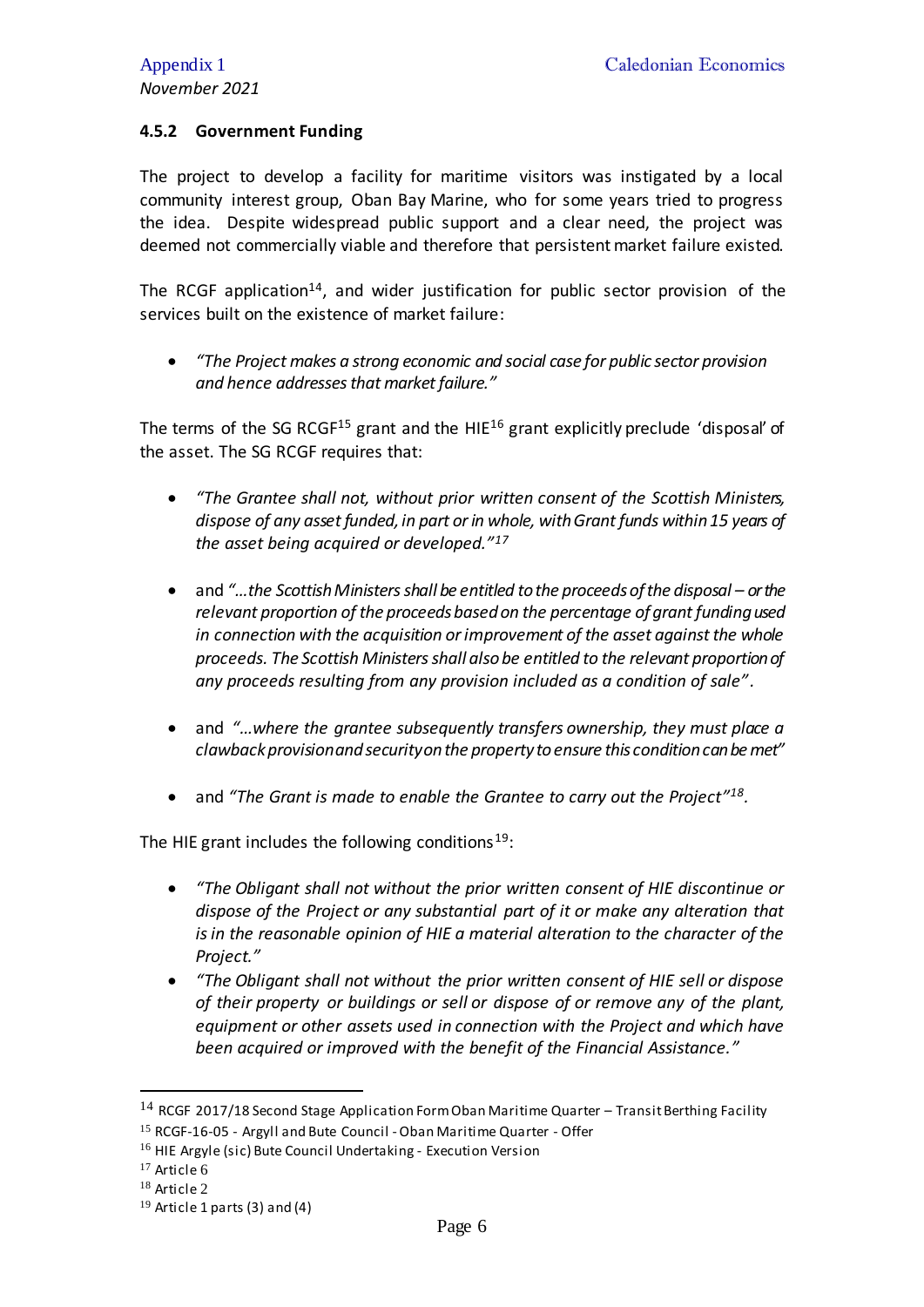The terms 'sell, dispose, disposal, transfer ownership, alteration' are used at various points in the grant award conditions. These terms are not precisely defined, but it seems clear that when the grants were made, the expectation was that responsibility for control of the asset, and the benefits of asset, would stay in the public sector. Should the Council wish to lease the assets to a third party, it should consider taking professional advice on whether (or under what circumstances, terms and length) a lease could be interpreted as a disposal or a material alteration of the character of the project.

The Council must seek the consent of HIE and the Scottish Ministers before agreeing to such a change. In response, and in addition to the interpretation of 'disposal', HIE and the Scottish Ministers could view a proposal to transfer control of the project assets to a private third party as undermining the original 'market failure' justification for public sector intervention. They can be expected to:

- seek assurances that the Council, after carrying out suitable due diligence and investigations, was satisfied that the incoming operator was (or would be at the point of execution) financially sound and sustainable. Presumably this would also be conditional on the Harbour Order being in place;
- require a binding commitment on the operator to properly maintain and insure the assets $20$ ;
- seek evidence that the operator is committed to continuing to deliver the positive social and economic impacts set out in the business case, for example in the form of a long term strategic development plan or port master plan<sup>21</sup>;
- possibly change the terms of the grant/grants because the controlling party and beneficiary (i.e. the recipient of revenues from the use of the assets) would become a private third party, not the Council; or,
- in the most extreme case, ask for the grant(s) to be returned.

## **4.5.3 Council Funding and Budget Impact**

The CHORD capital fund (used to pay for part of the Transit Berth and all of the Harbour Master Office and facilities) was borrowed from the Public Works Loans Board (PWLB) under the Prudential Borrowing rules. The rules surrounding the treatment of PWLB loans and Council Treasury management are complex and require specialist interpretation.

The Council would need to confirm whether any proposed changes to the management, maintenance and control arrangements of the assets would have any knock-on impacts on the Council cost of borrowing (or ability to borrow). It would also need to confirm whether the accounting treatment of the asset might be affected, which could have other budgetary impacts.

 $\overline{a}$ 

 $20$  this requirement is also set out in the Modern Trust Ports for Scotland Guidance for good governance, sections 3.2.5 and 3.4. Transport Scotland

 $21$  ibid sections 3.1.3 and 3.1.4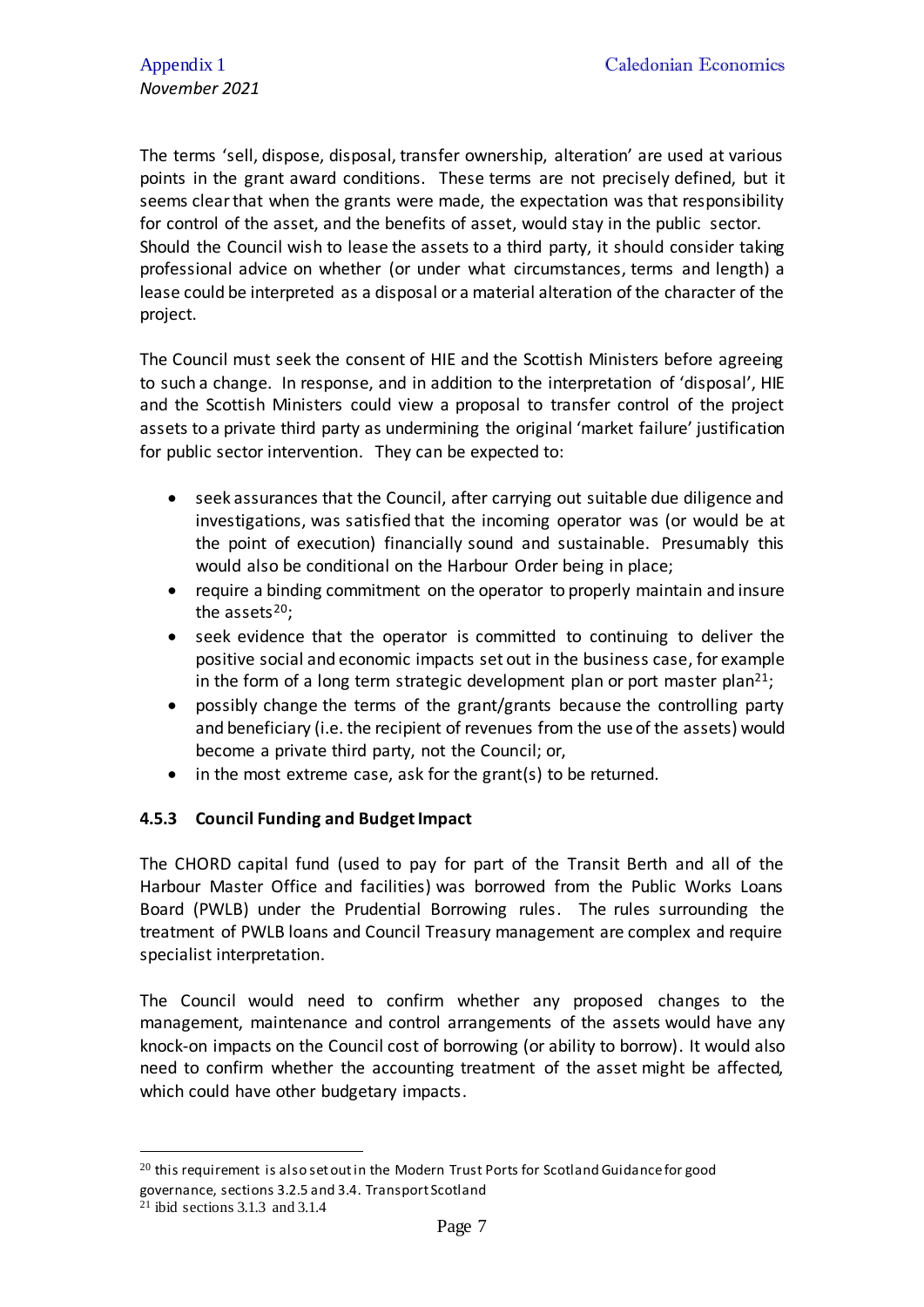The Council's Oban operation is a major part of its piers and harbour portfolio, It would need to consider the potential loss of economy of scale and hollowing out of its operations in terms of the overall manpower and resource available to provide services across the entire portfolio.

If the Trust Port option progresses, the Council would need to consider, develop contingency plans, and weigh up the ongoing financial risk for, a scenario where an incoming operator failed. Whilst Transport Scotland would address the failure of the SHA duties, the Council would be in the position having to take responsibility for the facilities back into its own hands after a period when the operator had struggled to meet its obligations. While good initial due diligence and ongoing performance monitoring can minimise the chances of this happening, the operator would bear demand, revenue and operating cost risks. As we have seen during the last two years, these risks are real.

#### **4.5.4 Conclusion**

 $\overline{a}$ 

The overall message is that in the event that the Council signed up to a transfer of responsibility for the assets (on whatever basis) to a new Trust Port it would need clearance from the grantors, including clarity on whether the terms of the grants might change. The grantors might be reluctant to provide this clarity on a 'what if' basis.

The Council would also need to understand how a proposed transfer of responsibilities might impact on their Treasury, accounting, capital and revenue budgets. This is complex, but whatever is the case, the terms of a lease would need to reflect the overall cost to the Council, not just a 'market value' rental.

Lastly, the Council may need to consider having business continuity plans in place to cope with a scenario where an incoming operator failed and the Council took back these strategic assets in the middle of Oban.

#### **4.6 Funding of Future Developments**

The idea of an extension to the North Pier has been discussed for years and in 2016 a Concept Design Report was produced<sup>22</sup>. This placed North Pier extension as part of the Council's wider vision for regeneration, and complementary to the Transit Berthing Facility. It highlighted growth in the marine tourism sector and envisaged the North Pier extension as catering for commercial vessels including cruise liners which currently have to anchor in deeper water and ferry passengers to land using tenders. This has been identified as a safety risk.

At the time it was envisaged that it would be delivered (and paid for) by the public sector within the Lorn Arc programme. The focus of that programme has since moved elsewhere, but the North Pier Extension could be a good fit for funding as part of the new RGD<sup>23</sup> (*Tourism – Creating a World Class Visitor Destination* is a major theme) and

<sup>22</sup> North Pier Extension, Concept Design Report, Fairhurst, September 2016

 $23$  Argyll and Bute Rural Growth Deal - Heads of Terms Agreement, February 2021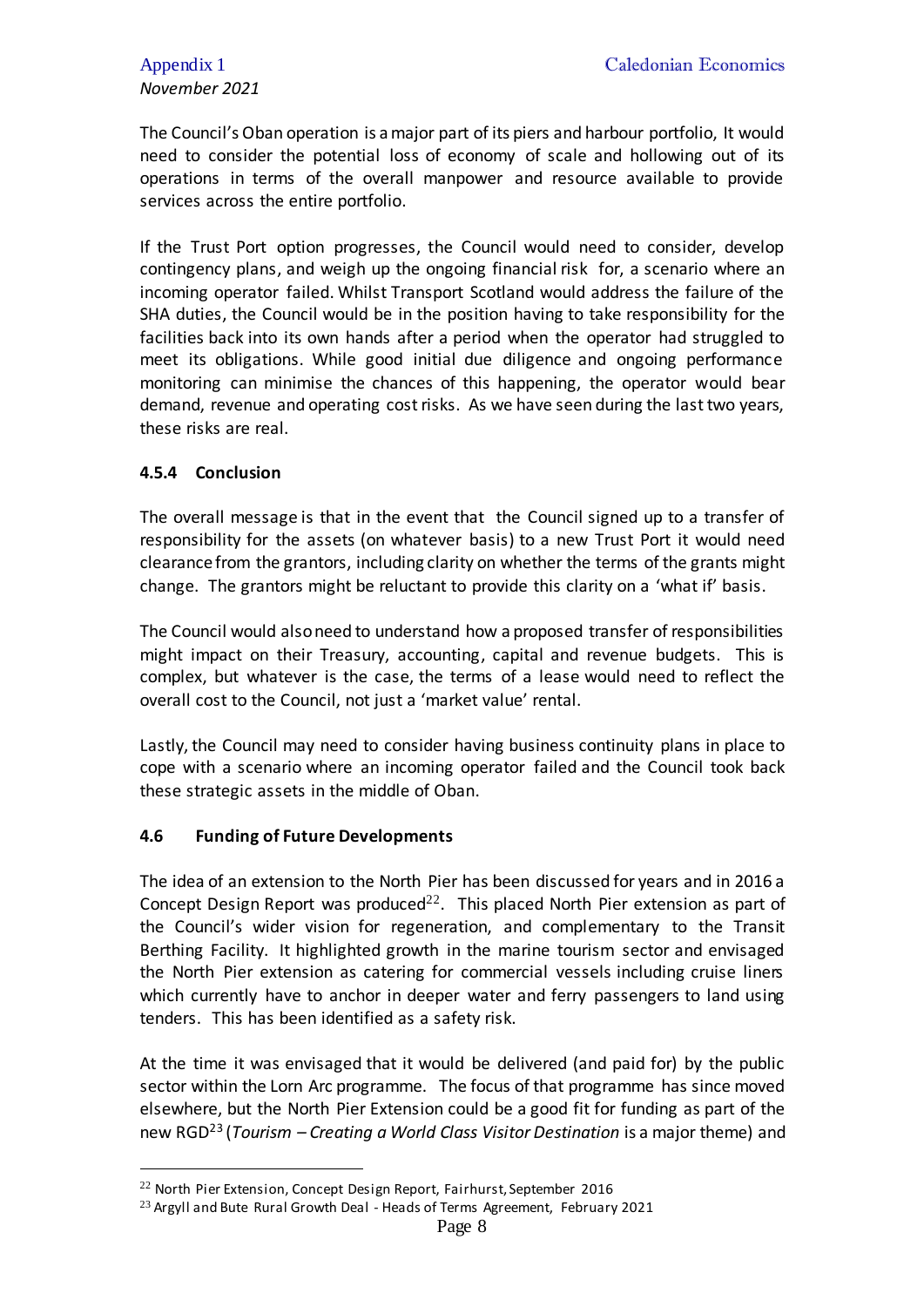possibly also under the forthcoming 'Levelling Up' initiative. The Council would also be able to access its own capital allocation and PWLB borrowing.

Cost estimates have not been updated since the 2016 report, but it is likely to be above £5 million in today's terms.

At this early stage it is difficult to say whether, if the North Pier assets were being leased to a third party, all or any of these sources of funding would still be open to the Council. However, public bodies are likely to have access to a wider pool of resources (grants and low cost PWLB borrowing) than a private entity such as a Trust Port, and already have a wider team of professionals with experience of grant funding application.

If a North Pier extension it is to happen, public funding will be key. Trust Ports elsewhere are developing based on the strength of their balance sheets with development loans secured against physical assets. In most instances as the asset is built, financing up to an agreed proportion of the 'work in progress' asset value becomes available, with grant funding making up much of the difference.

#### **4.7 State Aid and Fair Competition**

The transition period for the European State Aid laws is coming to an end and its replacement, the Subsidy Control Bill is making its way through parliament.

At the time of the RCGF application public funding for the project was not considered to be State Aid on the basis that it would be "*a Council owned asset and remain so as part of the marine estate and operational functions of the North Pier*.".

It went on to say that "…*any interested party can apply to run the facility under license i.e. no distortion in competition would be anticipated as a result of this public sector investment*.".

Taking this at face value, it appears that a lease of the facilities to a third party such as a new Trust Port (as a licensee running the facility) would be acceptable in terms of the State Aid position at the time the grant award was made. However specific legal advice would be needed to confirm this and to advise on any implications arising from the Subsidy Control Bill when enacted, were a lease to be under consideration.

The same question would arise and have to be answered if the North Pier Extension went ahead and public funds were used.

Throughout the history of the project, it has been highlighted that there are potential synergies with marinas in the areas (including Kerrera, Dunstaffnage and Croabh), but also potential conflicts. It is understood that one of the original reasons the Transit Berth Facility concept was for short visits only was to minimise direct competition with local marinas who provide longer stay options.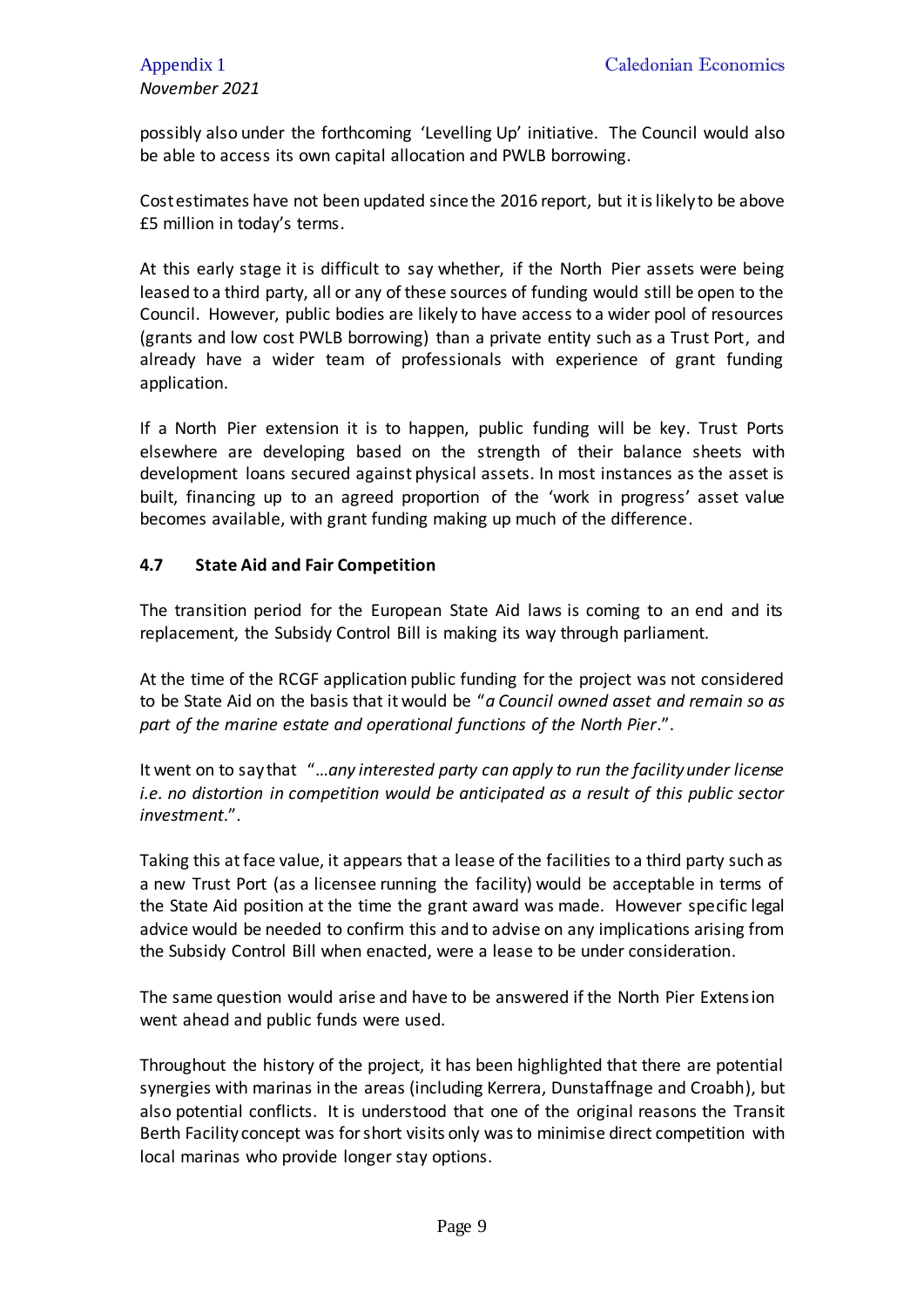#### **4.8 Strategic Fit and Best Value – Discussion and Conclusions**

When considering whether to transfer responsibility for any of the North Pier assets, the Council would need to consider the fundamental nature of the assets. They are 'strategic' in every sense: they are physically and economically in the centre of the field of view of one of the most important centres for tourism in Scotland. The Council would need to be very confident that the assets would be maintained and operated properly, not only in the literal sense of physical maintenance of structures, but also in the broader sense of the assets as the lynchpin of an area of great economic importance.

The Council would also need to consider recommendations of the Accounts Commission report in respect of Best Value, the terms of the funding for the recent developments at the North Pier, and the potential impact on the North Pier extension and future developments at the site. Points to note are:

- 1. The transfer of responsibility to a community-driven Trust Port Authority on a 'market value' lease basis would not be obviously counter to the Best Value principles, and would align with the community-related aspects of Best Value. However, before agreeing the Council would need to be able to demonstrate that it had carried out a robust options appraisal and was satisfied that the organisation concerned:
	- a. had demonstrated how they would implement their commitment to engagement, transparency and accountability, to reflect the interests of all stakeholders including communities on the islands that depend on Oban for lifeline services;
	- b. was constituted and operated in a way that guaranteed genuine and meaningful involvement and control of the local communities of Oban and the islands alongside other stakeholders;
	- c. had a demonstrable record of effective operational, financial and riskmanagement and was on a financially secure footing, so that the risk was minimised of the Council having to step back in and rescue the asset in a distress situation;
	- d. was obliged to maintain and insure the asset to a proper standard<sup>24</sup>;
	- e. was obliged to manage and operate the asset so as to deliver (and continually improve) on the social and economic impacts;
	- f. had a long term plan to develop the port as a strategic part of the town's economic infrastructure<sup>25</sup>.
- 2. It is reasonable to assume that the original grant funders (HIE and Scottish Ministers) would expect similar assurances before agreeing to any change of responsibilities for the North Pier assets which they supported financially, and it is possible they may seek to change the terms of the support. In this scenario the Council would need to be able to demonstrate (as part of its Best Value

 $24$  as set out in the Modern Trust Ports for Scotland Guidance for good governance, section 3.4 <sup>25</sup> ibid section 3.1.4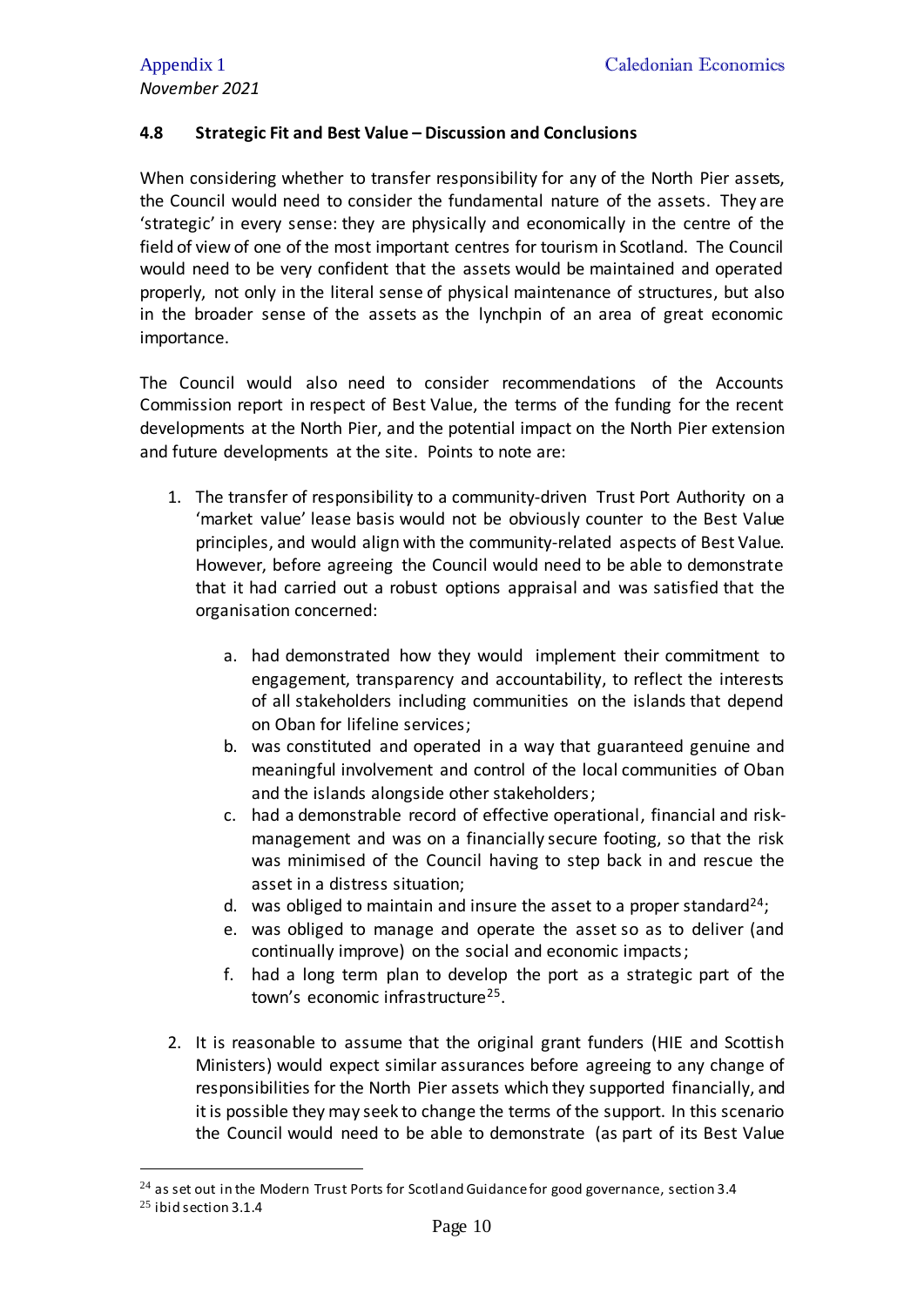case) that it was no worse off than it would otherwise have been, presumably by passing additional costs on via the lease. The same would be true of any impacts arising from the use of PWLB borrowing.

- 3. With respect to a future North Pier Extension:
	- a. a future business case would be made more complicated if the site were leased to a third party at the time compared to it staying in full control of the Council. This is because the business case would need to consider lease-related interface issues such as rights of access to carry out works, operational impacts, loss of revenue and so on;
	- b. at this stage it is only possible to speculate on the terms of any future grant funding (whether RGD, 'levelling up' or another source), but it is likely that they would contain similar conditions to the current HIE and RCGF grants, i.e. on the basis that the Council is the applicant and that they own and manage the asset. Furthermore, only the Council would have access to low cost PWLB borrowing to meet costs not covered by other grants and funders;
	- c. the outcome that must be avoided would be one where the asset were leased to a third party, and as a result a proposed development which would provide wider economic benefits to Oban was not eligible for grant funding and therefore presumably either not go ahead, or have to rely on costlier commercial finance.

Taken together, there are too many uncertainties around a proposed transfer of the assets for the Council to be able to say, with confidence, that such a transfer would represent Best Value. For this reason, it is recommended that the assets remain in full Council control at this time.

However, this is not to say that such a transfer should be ruled out forever, if a Trust Port is ultimately determined to be a viable option. A situation is foreseeable where:

- a new Trust Port Authority has established a track record of successfully delivering its core responsibilities of marine safety and vessel management on a financially sustainable basis;
- the new Trust Port Authority has published a long term strategic growth plan or port master plan for the development of the port as a strategic part of the town's economic infrastructure and aligned with the RGD principles;
- there is clarity on any financial consequences to the Council of the arrangement, so that the lease charges are set at a level that leaves the Council no worse off;
- the parameters of the North Pier Extension are better understood, including the costs, development programme, and funding terms.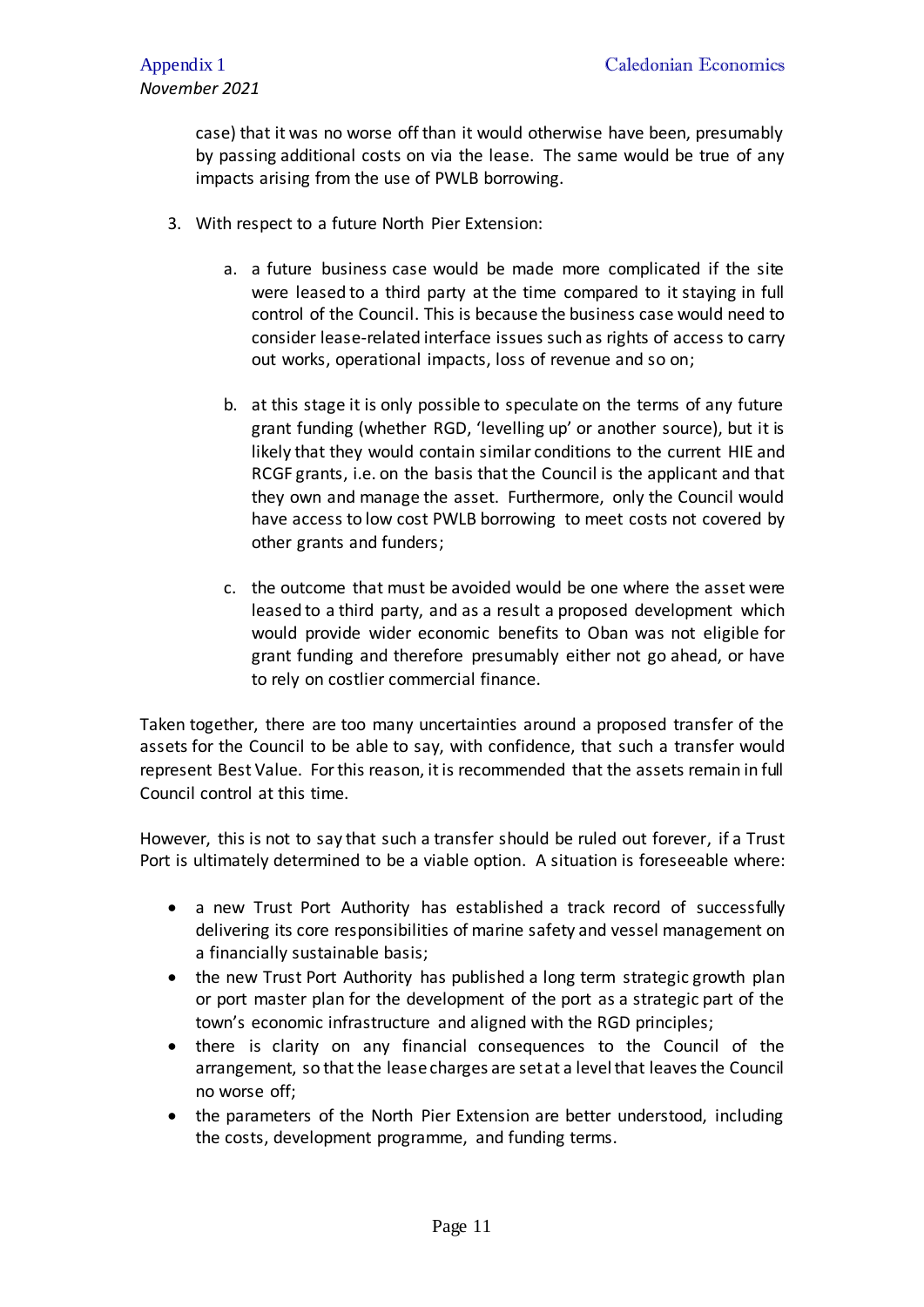# **5 Islands Community Impact**

## **5.1 The Islands (Scotland) Act 2018**

The Islands (Scotland) Act 2018 places specific duties in relation to island communities on certain public authorities referred to as 'relevant authorities'. These include the requirement to prepare an island communities impact assessment in relation to a policy, strategy, or service, which, in the authority's opinion, is likely to have an effect on an island community which is significantly different from its effect on other communities (including other island communities) in the area in which the authority exercises its functions. Oban is the point of embarkation for many island ferry services and the landing point for islanders going about aspects of their daily lives.

Argyll and Bute Council, Caledonian Maritime Assets Limited, Crown Estate Scotland, David MacBrayne Limited (i.e. CFL) are all listed as relevant authorities under the Act, Trust Ports are not.

# **5.2 Background**

Oban is the hub for lifeline transport connections to the islands, primarily Tiree, Coll, Kerrera (from Gallanach and which would fall inside the limits currently proposed for a Trust Port SHA), Lismore (for which Oban provides the only vehicle ferry link), and Mull (for which Oban provides the main vehicle ferry link), and also Colonsay, Barra and South Uist (winter).

Any changes to the arrangements at Oban could have implications to the islands and for this reason the impact on the islands should be considered in an Island Community Impact Assessment in a form consistent with the Islands (Scotland) Act 2018. This can be done at a high level at this stage, although a more detailed assessment may be needed in due course if it is felt that impacts could be significant.

In the course of carrying out this study, the community councils in Coll, Lismore, Mull and Oban (covering Kerrera) and Tiree were contacted and invited to discuss. The Scottish Islands Federation and Isle of Kerrera Development Trust were also contacted. Of these, representatives from the following provided views:

- Oban Community Council;
- Tiree Community Council;
- Scottish Islands Federation.

## **5.3 Islands Impact – major routes**

The main concern for islanders is the protection of the lifeline ferry services which CFL is legally bound to provide. Any development that would improve ferry reliability, frequency and timekeeping would be seen as positive, and any development that risked eroding these or led to price increases would be strongly resisted.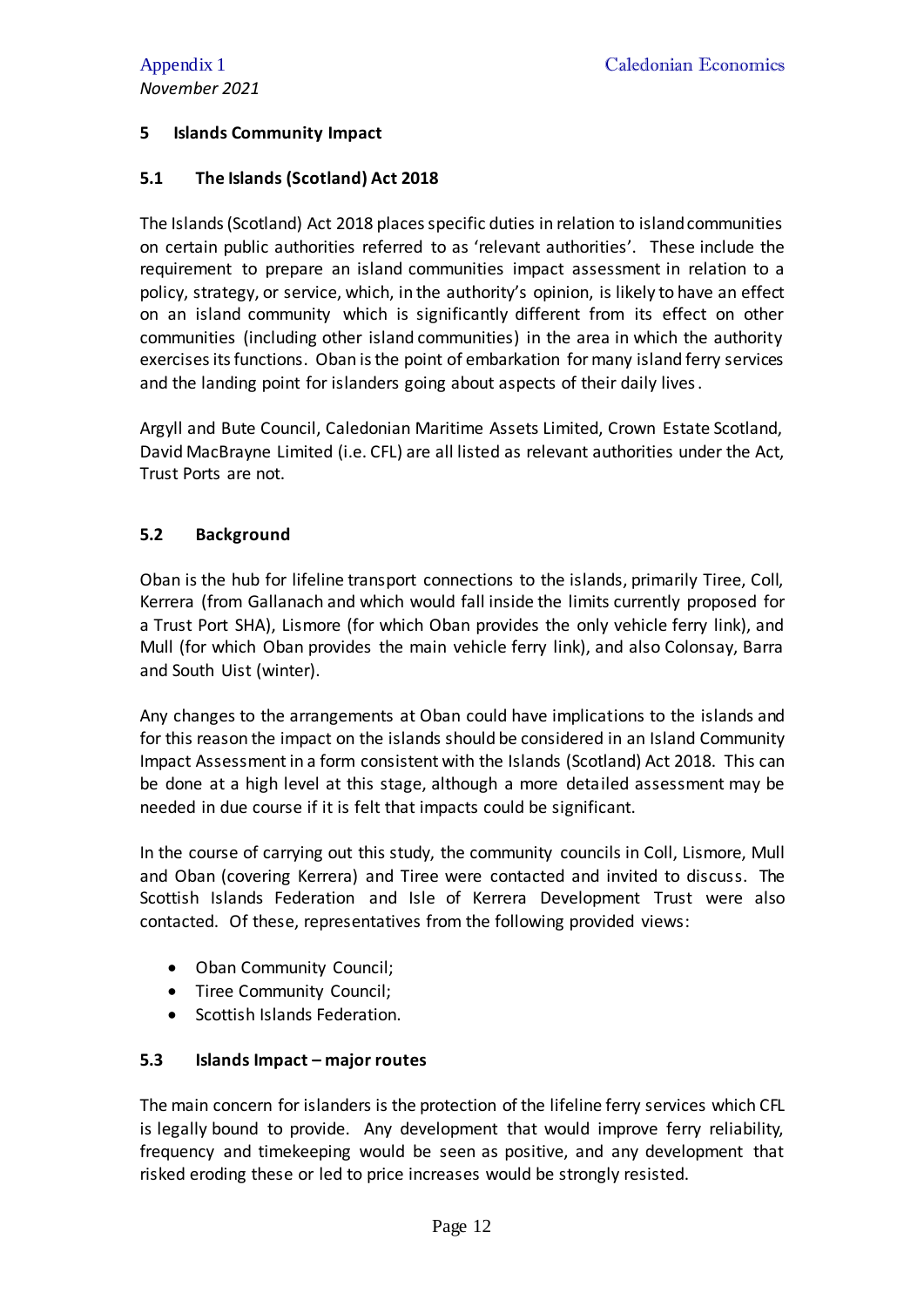# *November 2021*

It was pointed out that the longer routes (notably the Oban-Coll-Tiree service where there is no alternative) are already stretched. The services are at the mercy of the weather, and 2020 and 2021 have been particularly difficult for this route due in various ways to the pandemic and problems with vessels both on the route itself and elsewhere in the network.

It was also pointed out that working hours regulations and restrictions on the availability of back-up crews meant that even a small delay in berthing a vessel can result in a later sailing being cancelled because the crew is out of hours.

Despite these challenges and their impact on the daily lives of islanders, there is a general sense of goodwill towards CFL and appreciation of the services they provide under sometimes difficult circumstances.

# **5.4 Islands Impact – other users**

On the inshore islands, Kerrera and Lismore, private and small business boat users enjoy the freedom to travel to Oban at will. This is part of the fabric of normal life on the islands and any changes that restrict this freedom unduly (whilst recognising that safety is paramount) or add cost, will be unwelcome.

Similarly, services bringing school pupils to and from the islands to Oban must not be affected.

## **6 Structural Advantages**

The structural advantages and disadvantages of the options under discussion were laid out in the OBMG Consultation Presentation in 2018. Little has changed in the intervening years in terms of the structural pros and cons. For the record, the options and OBMG's assessment of them are shown below.

|                                                  | <b>Extend Argyll</b><br>and Bute<br>Council's<br>harbour area | Extend<br>CMAL's<br>harbour<br>area | Establish a<br>new trust<br>harbour | A joint (hybrid)<br>arrangement<br>between CMAL<br>and the Council |
|--------------------------------------------------|---------------------------------------------------------------|-------------------------------------|-------------------------------------|--------------------------------------------------------------------|
| Conserve the<br>environment                      | $\checkmark$                                                  | $\checkmark$                        | $\checkmark$                        | $\checkmark$                                                       |
| Manage marine<br>incidents                       | $\checkmark$                                                  | $\checkmark$                        | $\checkmark$                        | $\checkmark$                                                       |
| Govern effectively                               | ✓✓                                                            | $\checkmark$                        | $\checkmark$                        | XX                                                                 |
| Act as a single<br>point of contact<br>for users | ✓✓                                                            | $\checkmark$                        | $\checkmark$                        | $\checkmark$                                                       |
| Cost effectiveness                               | $\checkmark$                                                  | $\checkmark$                        | XX                                  | XX                                                                 |
| Timely<br>implementation                         | XX                                                            | $\checkmark$                        | XX                                  | XX                                                                 |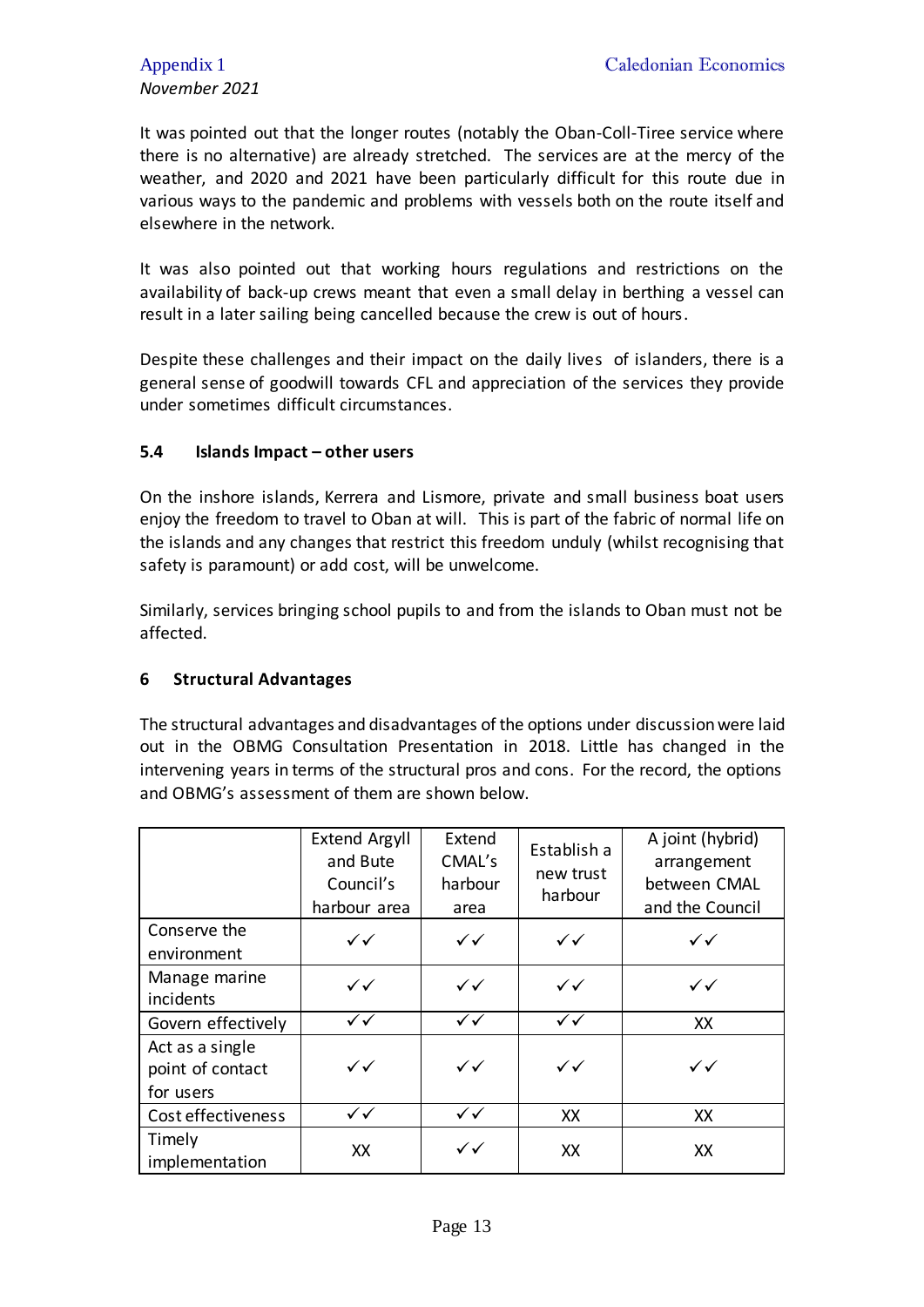Since then the hybrid arrangement has been ruled out, and the consultation which followed found strong support for the creation of a Trust Port for Oban which was described in the consultation survey as 'run by a local board'.

The proponents of the Trust Port initiative, as volunteers, have done an enormous amount of work in developing the case. Their case has two central themes:

- a Trust Port is an independent statutory body, governed by its local legislation, run by an independent board who manage the assets of the trust for the benefit of stakeholders;
- a Trust Port operates in a commercial environment with no direct public funding and compete in the open market. There are no shareholders and surpluses must be used to support the long term viability of the port.

The precise definition of who the 'stakeholders' would be built into the Trust Port constitution, and is expected to include port users, the local community, the local authority, employees and their representatives, related interest groups, central government, local and regional businesses<sup>26</sup>. Future Generations are described as being the ultimate stakeholders in the Scottish Government guidance.

The interests of these groups is the guide by which Trust Port boards direct the port, and boards must, therefore, strike a balance that respects the interests of all stakeholders in achieving the objectives of the port as an independent entity. The description of a Trust Port as being 'run by a local board', as it was described in the 2018 consultation, could be interpreted as meaning 'a board of locals'. The local community, as explained above, is only one among a diverse group of stakeholders.

The mechanism by which stakeholders have a say in the operations, appointments of trustees and application of surpluses is quite different from, for example, a typical community development trust (where the Membership is often drawn from a specific geographic area and who have a direct say in the appointment of trustees from among them). It is understood that the proposals are that trustees would be remunerated and selected by an interview panel made up of representatives from a range of relevant public and private bodies and community groups.

This compares to the Council which has a direct system of local democratic accountability and CMAL/CFL as companies owned by the government and accountable on that basis. Also. the Council, CMAL and CFL each has a duty to consult island communities on major issues under the Islands (Scotland) Act 2018. The Act does not cover Trust Ports.

Unlike the Council, a Trust Port is liable to pay corporation tax on profits. CMAL and CFL are also liable for tax on profits.

<sup>&</sup>lt;sup>26</sup> Modern Trust Ports for Scotland Guidance for good governance, section 1. Transport Scotland and OCHDA Document G2/T9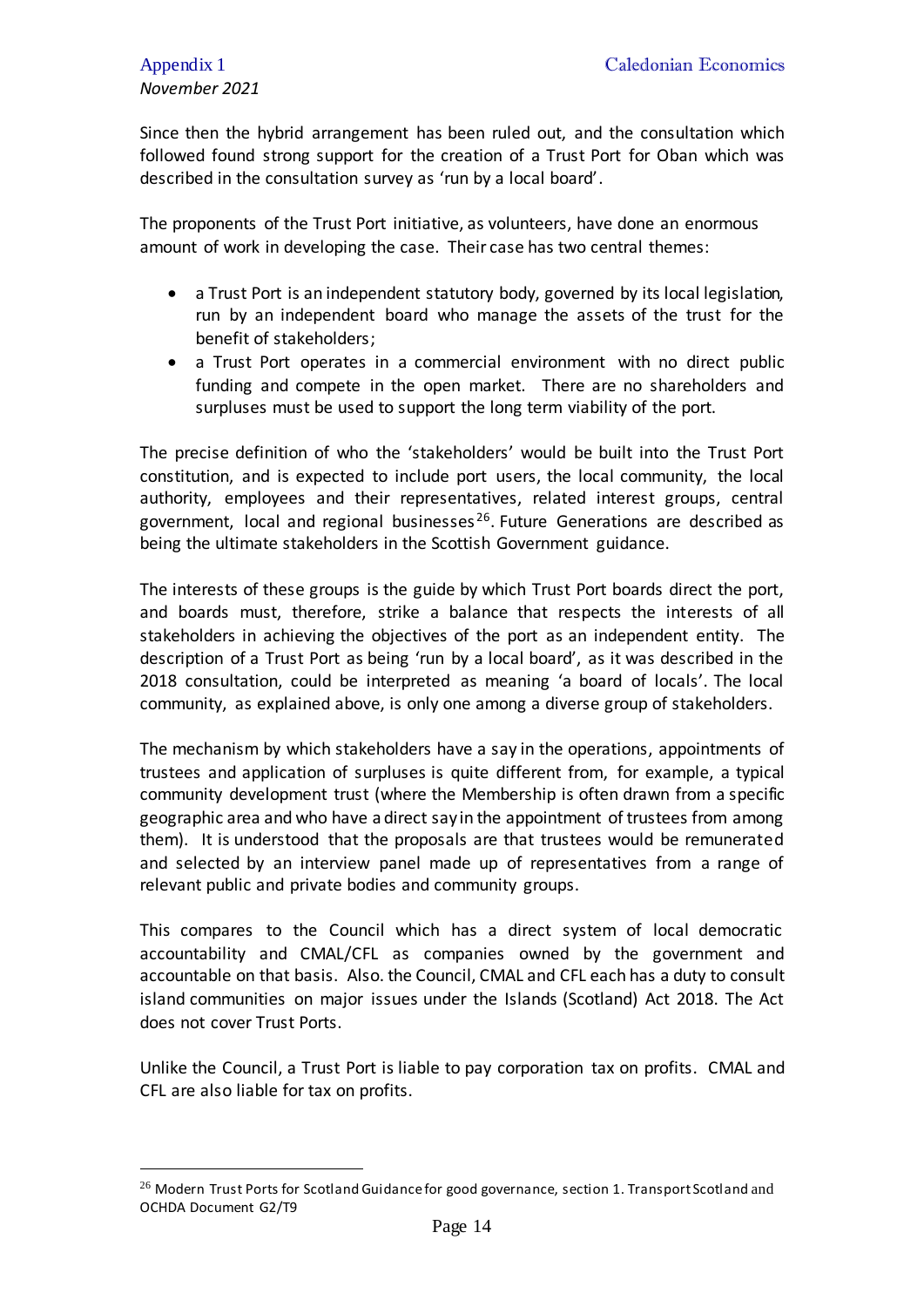# *November 2021*

While Trust Ports have the power to borrow commercially up to specified borrowing limits set out in their Harbour Order (and many Trust Ports do), as a private entity this would be subject to the credit conditions and securities defined by the lender, and the cost of finance will be higher than a Council can obtain from the PWLB. This point is discussed in more detail later.

In conclusion, each of the options has its structural advantages and disadvantages. The single-purpose nature of a Trust Port, the opportunity to 'bake in' stakeholder representation mechanisms, and the principle of retaining surpluses within the port are clearly appealing aspects of Trust Ports.

On the other hand, the retention of surplus already happens under the current arrangement, albeit across a wider portfolio of locally held assets where risk is shared and managed. Similarly, the stakeholders in a port are a large and very diverse group, and the local community of Oban (people and businesses) will only be one voice among many. This compares to a Council which has a direct democratic link between the community and the decision making body through elected representatives sitting on constituted Boards with transparent responsibilities and accountabilities for the local area and for harbour services.

#### **7 Pathway to Implementation:**

 $\overline{a}$ 

#### **7.1 Stage of Development and Completeness**

The process for applying for a Harbour order is outlined in Annex B of the Transport Scotland guide to Harbour Orders<sup>27</sup>. Any submission requires careful preparation because it will be subjected to detailed scrutiny before a recommendation can be made to Ministers. Legal advice would be needed regarding how the duties to consult island communities that lie in the Islands (Scotland) Act 2018 should be discharged within Harbour Order process.

The OCHDA volunteer group, as proponents of the Trust Port, have produced an impressive amount of material in preparation for a Harbour Order application. Much of this is derived from information provided by the existing SHAs in Oban, OBMG and drawn from material published by Transport Scotland. That said, a great deal of work remains to be done. In the course of this study we have not seen a clear plan which identifies the activities, expertise, resources and finance needed to compile the application and carry out the statutory steps (including public consultation) leading to a decision and a Harbour Order being executed from any of the potential applications.

This process will be expensive. Both the Council and CMAL have the in-house resources, expertise and access to finance needed to progress an application without needing to go through a fund raising stage. In the case of a Trust Port application, we were told that the necessary funds are available when needed (from private or 'crowdfunded' sources) but neither the estimated amount required nor details of the sources, are known.

<sup>27</sup> https://www.transport.gov.scot/transport-network/ports-and-harbours/harbour-orders/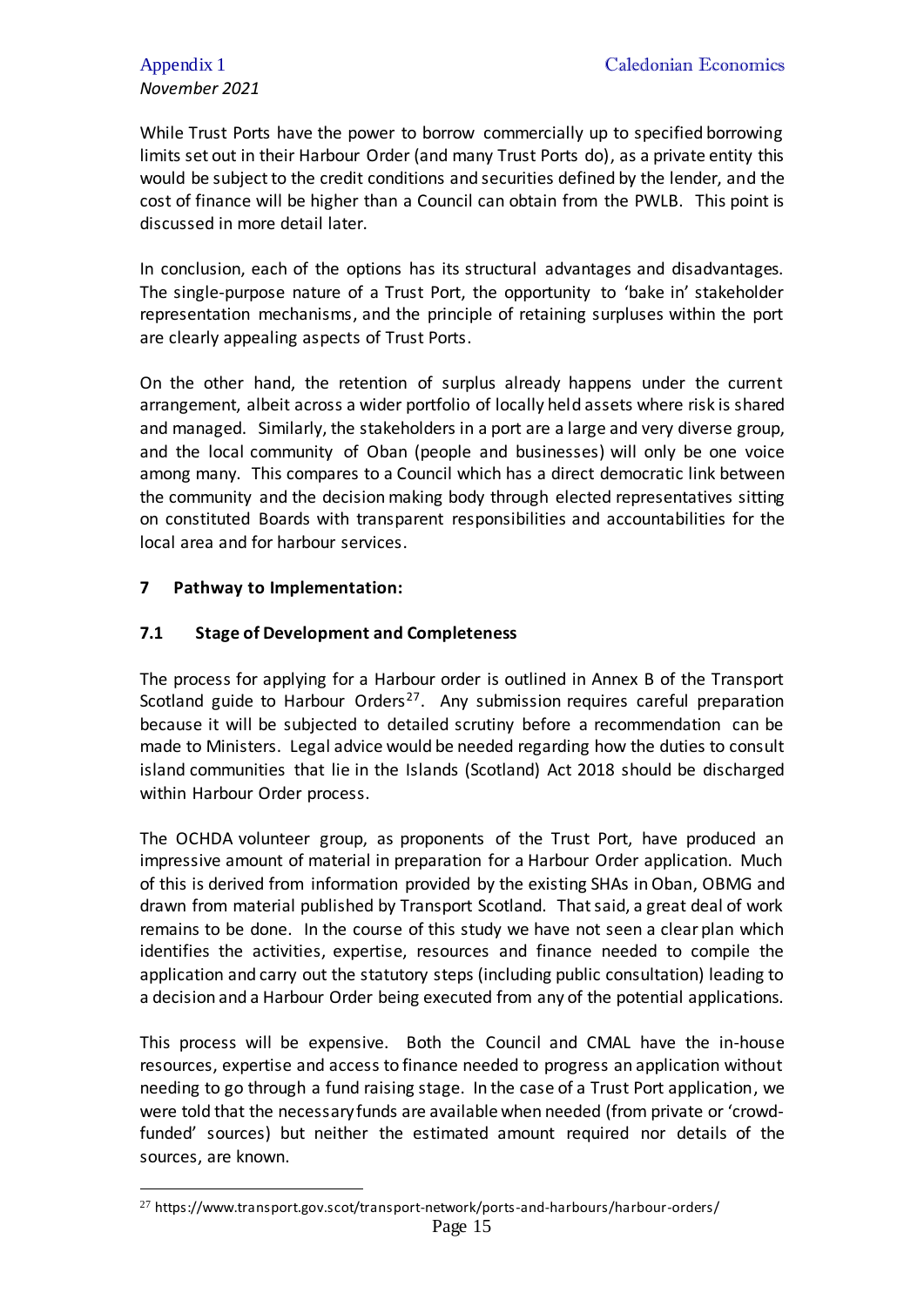It is natural that the application and approval process will be more complex for a Trust Port. Whereas either CMAL or the Council would be applying on the basis of extending duties that they already successfully discharge, a Trust Port would be a completely new legal entity, and as such would be expected to demonstrate that it will be a robust and sustainable steward of the duties that would be bestowed upon it by the Scottish Ministers. Some of this is already covered in the summary business case prepared by OCHDA<sup>28</sup> and supporting documents (notably the detailed papers on governance and harbour limits), but a lot of work is still to be done covering:

## **Strategy and Business Development Plans**:

- long term strategic growth plan or port master plan for the development of the port as a strategic part of the town's economic infrastructure and aligned with the RGD principles;
- plans to deliver meaningful economic and social impacts in line with its constitution;
- its place as a development partner in the wider local and regional economic development ecosystem.
- **Contractual/commercial structure:**
	- proposed VAT status;
	- is a charity/holdco/trading co structure is envisaged/permitted;
	- tax minimisation strategy.
- **Detailed financial forecasts demonstrating long term viability/sustainability covering:**
	- income estimates by vessel type (private leisure/tourism business/commercial/ferry etc) including monthly and seasonal variations and forecast growth scenarios;
	- monthly and seasonal expenditure estimates backed up by actual estimates/quotes as far as possible. Note that Council costs may not be comparable because of the challenges in separating overheads, Council bulk/special purchasing terms, superannuation and personnel costs and so on;
	- the approach to maintaining and insuring the assets. This is likely to require an allowance for routine inspection and maintenance, a maintenance reserve to be built up to cover periodic planned maintenance and/or replacement of major items, and insurance policies that cover other liabilities. These are currently shown as a provision in the estimates, but there is no explanation of the level of reserves thought necessary or how they will be built up;
	- initial and ongoing working capital requirements (including an explanation of how this will be financed and evidence that the capital is available/committed);
	- financing requirements to cover fixed assets and similar cost such as office equipment, communication/tracking/surveillance equipment,

 $^{28}$  an outline has been prepared by OCHDA 'OCHDA\_Business\_Case\_Summary.pdf' October 2021. It is noted that this, and other supporting documents including on Governance, Board Structure and Staffing have begun to address some of these issues.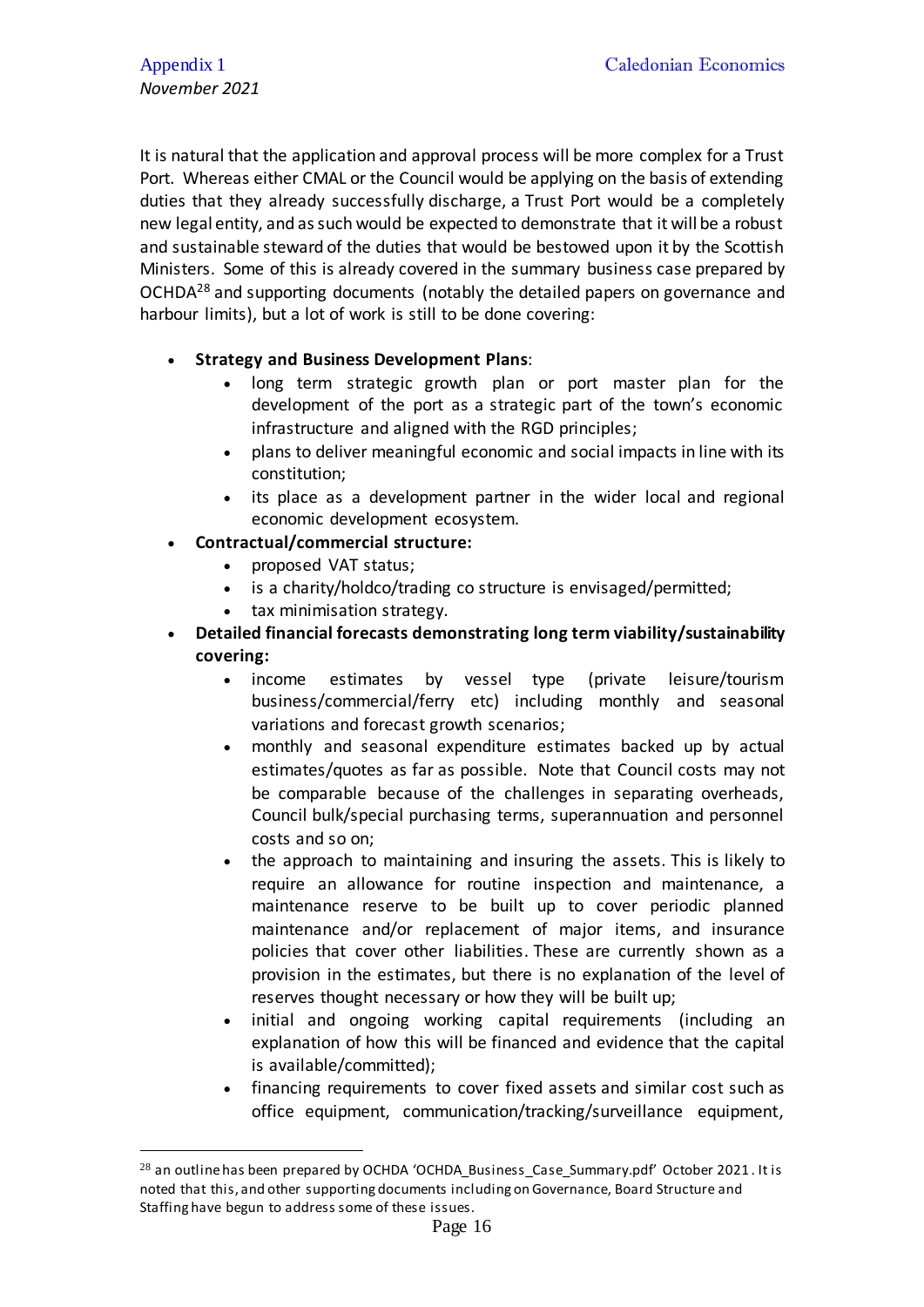marine safety equipment, vessels (for example a RIB if an on-water presence is required);

- forecast annual accounts including tax computations and VAT cashflows
- **Organisation and staffing** number of staff, roles, qualifications/experience, recruitment plan, TUPE implications. This will need to tie in with seasonal variations and growth forecasts.

Regulatory operational aspects will also need to be addressed including:

- **Vessel Traffic Management Assessment** Under the Harbours Act 1964, a SHA has powers and duties within its port limits. Specifically, within the context of Vessel Traffic Management (VTM) there is a responsibility for Harbour Authorities to establish the need for a Vessel Traffic Services (VTS) or provision of Local Port Services (LPS) by means of a Formal Risk Assessment (FRA ) into the safety of navigation. This assessment is required by any port or harbour that states it is compliant with the Port Marine Safety Code and follows the advice provided in the Maritime and Coastguard Agency's (MCA) Marine Guidance Note (MGN) Number 401 (MCA, 2018). The FRA process follows a number of guidance notes issued by the International Maritime Organization (IMO) and the International Association of Marine Aids to Navigation and Lighthouse Authorities (IALA). These are listed in the Appendix.
- **Pilotage Assessment -** All SHAs have a responsibility under the Pilotage Act 1987 to assess if a Pilotage Service is required in the interest of marine safety. The Pilotage Act, Section 2, states:

*"Each competent harbour authority (CHA)shallkeep under consideration:*

- a) *whether any and, if so, what pilotage services need to be provided to secure the safety of ships navigating in or in the approaches to its harbour; and*
- b) *whether in the interests of safety pilotage should be compulsory for ships navigating in any part of that harbour or its approaches and, if so, for which ships and in which circumstances and what pilotage services need to be provided for those ships".*

This means that a CHA has a duty to assess its pilotage services; this assessment must include the area and circumstances in which Pilotage Directions apply. Under Section 7 of the Pilotage Act, a CHA must specify to which ships they apply and the area and circumstances in which they apply, which is also included as a requirement in the Port Marine Safety Code (DfT, 2016). A requirement for CHAs is the publication of directions, communicated through the publication of Pilotage Directions. The assessment should also cover the authorisation of pilots and the granting of Pilotage Exemption Certificates (PECs). Specific references can be found in the Appendix.

 **pollution control** – it is understood that the proponents of a Trust Port intend adopting the pollution plan currently in place and operated by OBMG. This has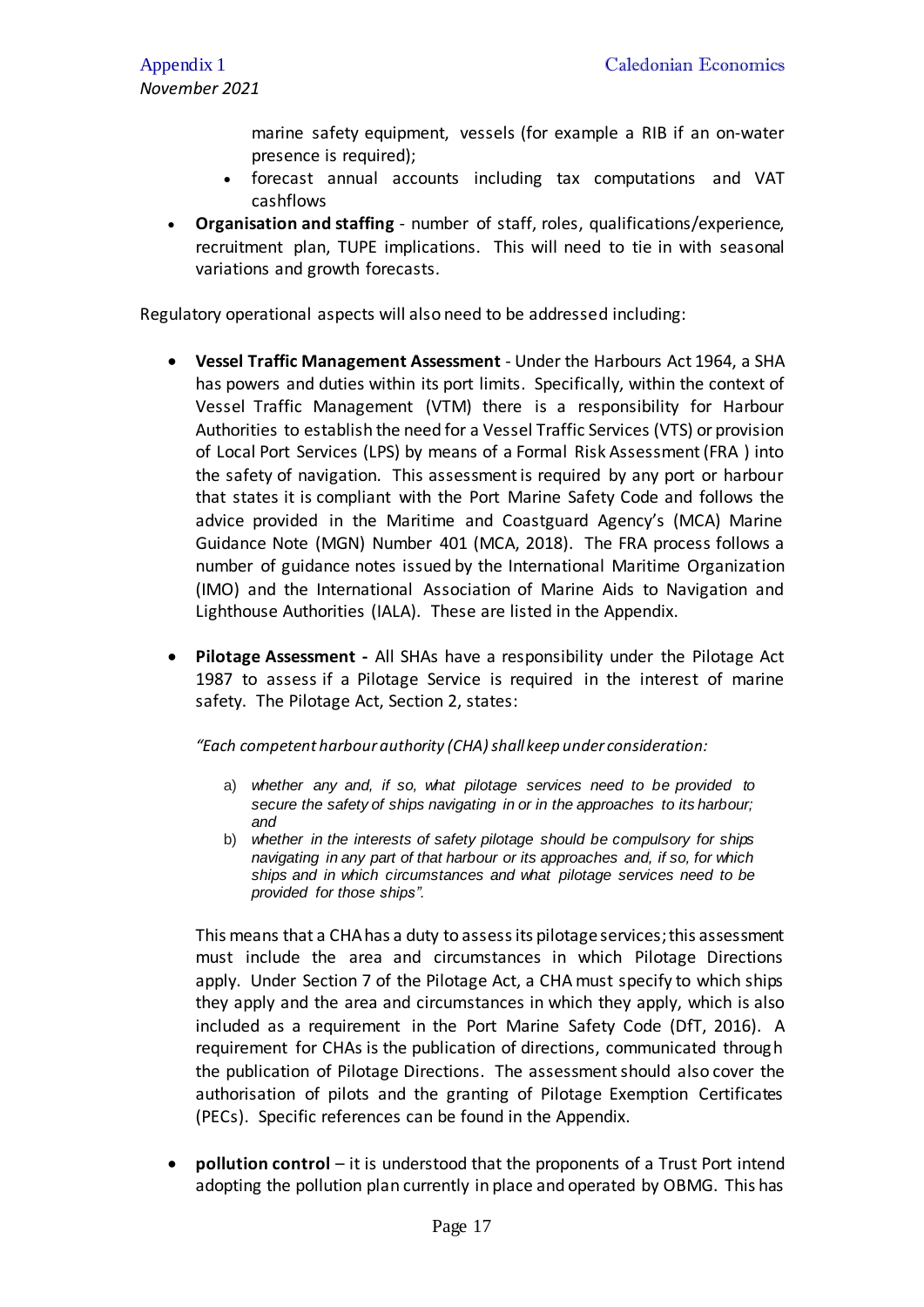been approved by MCA and it is assumed that existing SHAs and any future SHA would continue to fulfil their responsibilities in this regard, working with SEPA and other stakeholders as required.

## **7.2 Implementation Timescales**

Various experts interviewed during the course of this study have indicated – as a working estimate - that a well-resourced organisation should be able to obtain a Harbour Order in around 18 months, provided no problems are encountered during the statutory consultation stage.

On this basis, with a fair wind either the Council or CMAL/CFL should be able to have a new Harbour Order in place in time for the 2023 sailing season. As noted in 2018, because marine assets are CMAL's core business, they might be able to make faster headway than the Council.

Because the task of developing an application is greater, because of the need for a fund-raising stage, and because the process of considering an application will be broader, it is improbable that a Trust Port could achieve a Harbour Order within the same timescales.

In addition to the various business planning and regulatory activities described in the preceding section, there would also be a stage of organisational development, capitalisation, recruitment and selection of Board, recruitment and selection of staff, and mobilisation of all of these. This is all time-consuming work.

Assuming it would be sensible to avoid a change to the management arrangements during the summer sailing season, therefore the earliest a Trust Port could assume SHA responsibilities would be in time for the 2024 sailing season and 2025 might be a more realistic target.

#### **7.3 Development and Implementation Uncertainties and Risks**

Any process of planning and implementing new organisational arrangements has uncertainties and risks. Many of these are common across all the options, for example a resurgence of Covid, a major marine incident, or the effect of the restriction period preceding elections at local, Scottish and UK levels.

Others are more specific to the options on the table and the more complex the application, the greater the potential risk of delay.

In 2018 it was thought that the CMAL/CFL option would be the quickest to implement, but this option, and any option, would go through the statutory consultation and the concomitant possibility of objections being raised which could slow the process.

## **7.4 Financial Analysis and Assumptions**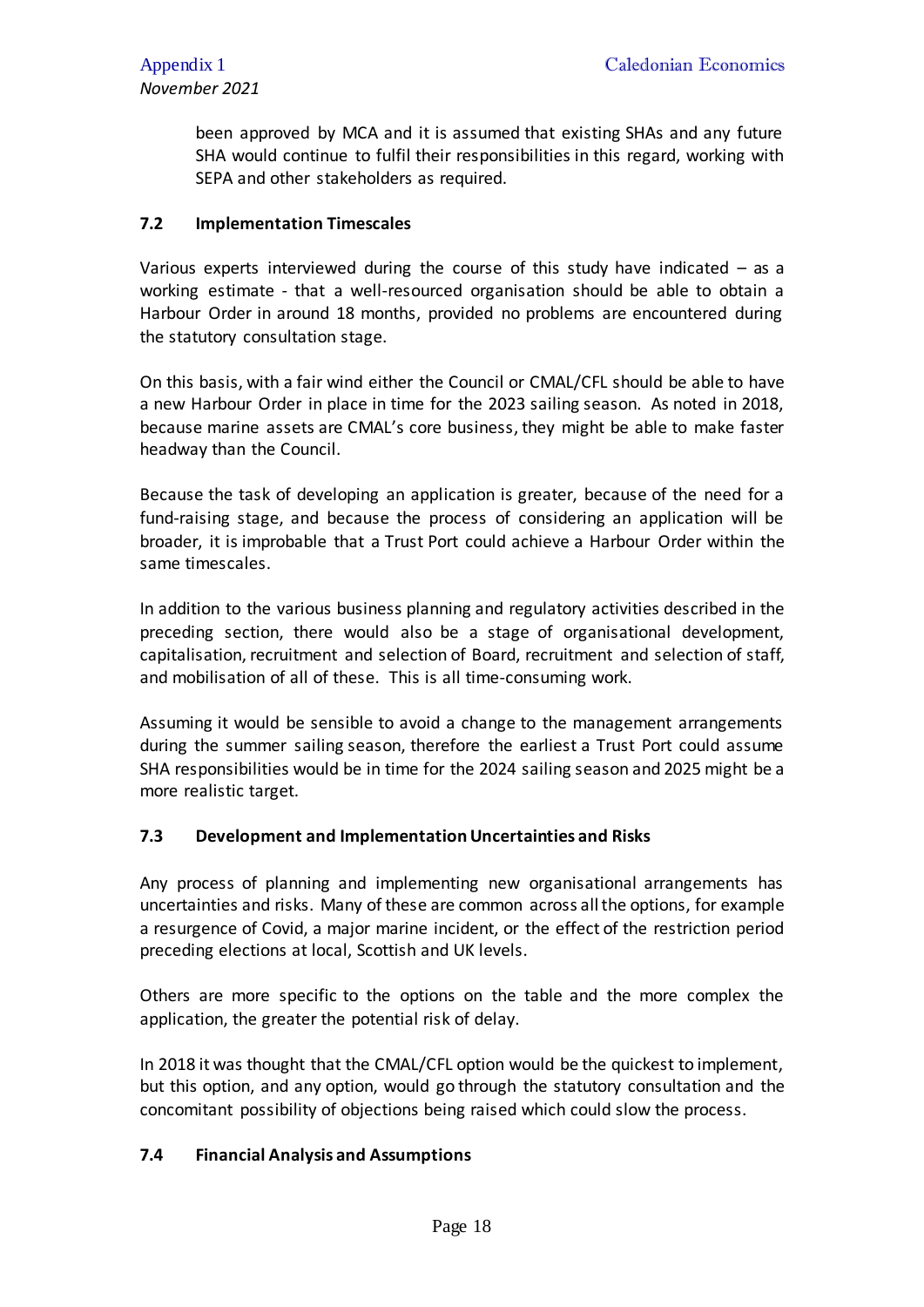# *November 2021*

 $\overline{a}$ 

OCHDA, as proponents of a Trust Port, have prepared a high level financial summary of annual revenues and costs based on forecasts of vessel movements and drawing on a number of sources including Council budgets and OBMG estimates. They acknowledge that additional work is needed to test the robustness of the Trust Port viability and highlight that the figures covering revenue maintenance of the pier and pontoons, the creation of a capital fund for investment and repairs and rental payments to the Council are provisional amounts<sup>29</sup>.

The financial summary is not a cashflow forecast or forecast accounts and does not take into consideration tax or timing of revenues and expenditure. Nor does it appear to consider development and mobilisation costs, or allow for procuring capital assets.

Headline vessel movement numbers from the report are:

- total vessel movements exceed 32,000 transits per year;
- total vessel movements to/from the North Pier and Pontoons are over 17,000 per year;
- there are more than 10,000 scheduled CFL ferry movements per year;
- activity is seasonal. Analysis of the records for one of the peak summer months confirms that the patterns which are visible on an annual scale are even more clearly defined during the peak season, reflecting both the popularity and seasonal pattern in the use of the North Pier Pontoons. More than two thirds of vessel movements within the Harbour during the peak season are to or from the combined North Pier facility.
- There are more than 15,000 'large vessel' movements in the harbour each year, two thirds of which are the CFL ferries.

A summary of the figures on a conservancy-only basis and including the North Pier assets is shown below.

|                         | <b>Conservancy and NP</b> | <b>Conservancy only</b> |
|-------------------------|---------------------------|-------------------------|
| <b>Turnover</b>         | 697,700                   | 375,700                 |
| Admin and Cost of Sales | $-650,300$                | $-371,600$              |
| Other operating income  | 0                         | 0                       |
| <b>Operating Profit</b> | 47,400                    | 4,100                   |
| <b>Operating margin</b> | 7%                        | 1%                      |
| Interest receivable     | 0                         | 0                       |
| Interest payable        | $\Omega$                  | 0                       |
| <b>PBT</b>              | 47,400                    | 4,100                   |

As stated above, the assumptions can generally be traced back to Council budgets or OBMG estimates, and some have been adjusted on the basis of other information. It would be part of the normal business planning process for confidence in these estimates to increase as more information becomes available. It would also be normal

 $29$  Conservancy charges and financial summaries Including a review of vessel movements in Oban Harbour. OCHDA. August 2021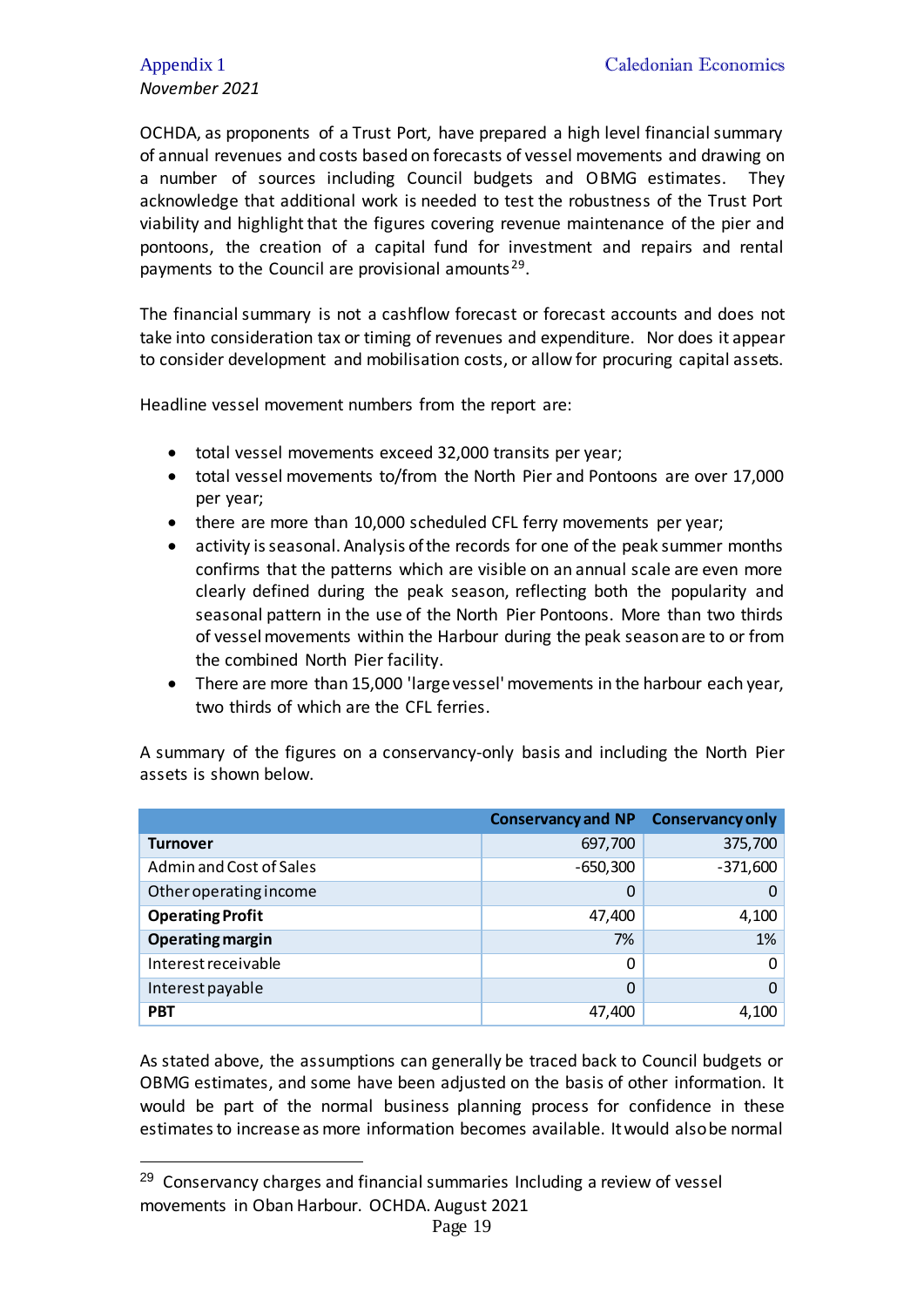for the proponents of such a venture to develop a financial model (cashflow and accounts) that will allow the stakeholders and Board to see the full financial picture in terms of long term viability and capitalisation needs.

Before entering into a commercial relationship, especially so with a fledging private entity, the Council would be acting prudently if it were to seek independent verification of the inputs and calculations from a suitably qualified port operations specialist, and of the accounting and tax assumptions from a suitable firm. It is likely that Transport Scotland would seek a similar independent view before approving a Harbour Order.

As noted elsewhere in this report and highlighted in the Transport Scotland guidance, proper planning and provisioning for planned and unforeseen maintenance of the assets is of particular importance.

#### **7.5 Comparators – other Trust Ports**

The initial financial projections for a Trust Port estimate an operating surplus (pre-tax) of £47,400 (approximately 7% of gross income of £697,700).

For guidance, recent accounts of established Trust Ports were reviewed. Direct comparability is always difficult but the broad profitability ranges observed are useful in guiding future development of the Trust Port business case.

|                          |  | <b>Aberdeen £000s</b> |           |  | <b>Stornoway</b> |           |
|--------------------------|--|-----------------------|-----------|--|------------------|-----------|
| <b>I&amp;E</b>           |  | 2020                  | 2019      |  | 2019             | 2018      |
| <b>Extracts</b>          |  |                       |           |  |                  |           |
| Turnover                 |  | 33,051                | 38,041    |  | 3,928,533        | 3,576,145 |
| <b>Operating Margin</b>  |  | 51.1%                 | 56.3%     |  | 22.7%            | 13.5%     |
| Surplus/profit after tax |  | 11,934                | 15,807    |  | 613,654          | 339,387   |
| Net profit margin        |  | 36.1%                 | 41.6%     |  | 15.6%            | 9.5%      |
|                          |  |                       |           |  |                  |           |
|                          |  | Scrabster*            |           |  | Inverness#       |           |
| 18E                      |  | 2020                  | 2019      |  | 2020             | 2019      |
| Extracts                 |  |                       |           |  |                  |           |
| Turnover                 |  | 3,912,983             | 3,917,472 |  | 1,474,239        | 1,829,372 |
| <b>Operating Margin</b>  |  | 26.6%                 | 29.6%     |  | 13.8%            | 21.3%     |
| Surplus/profit after tax |  | 788,270               | 930,589   |  | 270,806          | 403,990   |
| Net profit margin        |  | 20.1%                 | 23.8%     |  | 18.4%            | 22.1%     |

Extracts from their Income and Expenditure Accounts are set out below:

\* Scrabster has shown a significant loss for the year to 31 March 2021, in part due to the pandemic. # Inverness Surplus/Net Profit Margin are pre-tax figures

These accounts show a range of operating margin between 56% and 13%. Whilst there are contingencies built into the cost side presented in the financial report, the overall operating margin of 7% looks slim by comparison and further modelling should include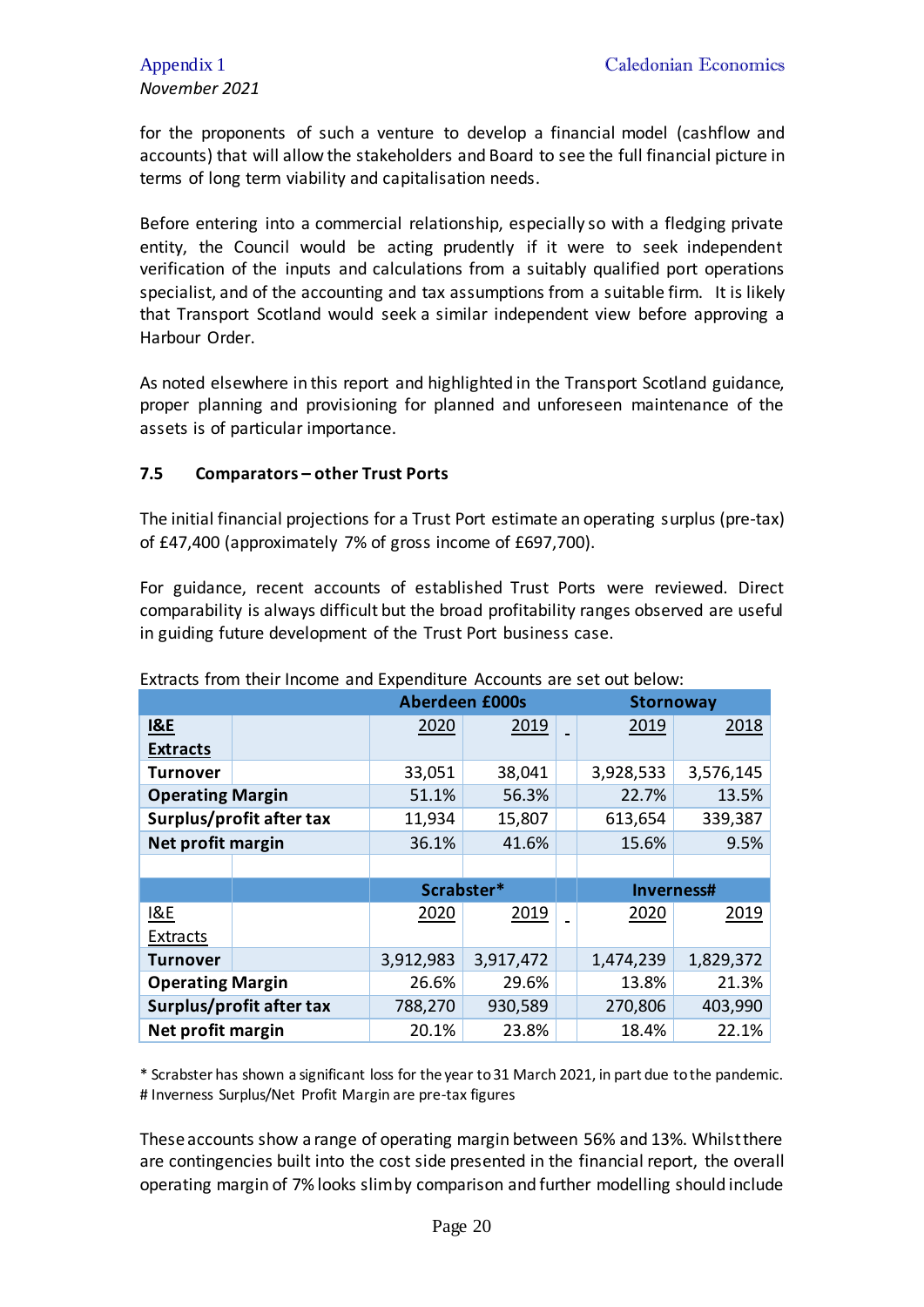sensitivities to provide assurance that a new Trust Port could survive the impact of increased or unexpected running costs.

A summary of net and fixed assets of the other Trust Ports reviewed are included in the table below:

| <b>Balance Sheet Extracts</b>  |        | <b>Aberdeen</b> | <b>Stornoway</b> | <b>Scrabster</b> | <b>Inverness</b> |
|--------------------------------|--------|-----------------|------------------|------------------|------------------|
|                                |        | 31/12/2020      | 31/12/2019       | 31/03/2020       | 31/03/2020       |
| <b>Fixed Assets</b>            |        | £340.7m         | 15,601,518       | 33,999,433       | 10,870,972       |
| incl Assets under Construction |        |                 |                  |                  |                  |
| <b>Investment Properties</b>   | £31.5m |                 | 1,425,100        |                  |                  |
| <b>Net Assets</b>              | £256m  |                 | 7,969,547        | 12,354,903       | 9,303,633        |

The financial report recognises the need for further financial forecasting with discussion over access to the North Pier assets being highlighted as a critical path item.

Other Trust Ports borrow commercially, for example part of the financial package for the Aberdeen Harbour is provided by EIB, secured against the assets of Aberdeen Harbour. Likewise, Scrabster has long term borrowings secured over land and buildings owned by the Harbour Trust.

It is recommended that future modelling is over a sufficient number of years to incorporate the lifecycle of the North Pier assets (regardless of whoever is ultimately responsible their maintenance) and that the intentions for the Balance Sheet are made clear as this will include any potential Capital Fund/Reserving, indicate Working Capital sufficiency and dictate a new Trust Port's ability to borrow commercially to finance future developments.

#### **7.6 Conclusions – Implementation Pathways**

Both the Council and CMAL/CFL are capable of taking on the role of SHA for Oban at relatively short notice. They already do so for parts of Oban Bay and elsewhere on the West coast, and in the course of this study both have indicated that they would be prepared to do so for the wider area if required.

While all applications for a Harbour Order would be subjected to the same level of scrutiny before being approved, it is self-evident that an application from a new private organisation will be subject to broader-based examination than an application from an existing government-backed public body that is already performing similar functions in the area.

In the case of a proposed Trust Port, in additional to the regulatory operational aspects, the applicant will be expected to demonstrate that the proposed Trust Port would be financially robust, that its governance structure would be sustainable in the long term, and that sound succession plans will ensure that its board has access to the necessary range of skills and experience, whilst remaining fresh, diverse and open to new ideas. It will be expected to demonstrate (especially to the community of Oban) that claims of community participation are genuine and that mechanisms are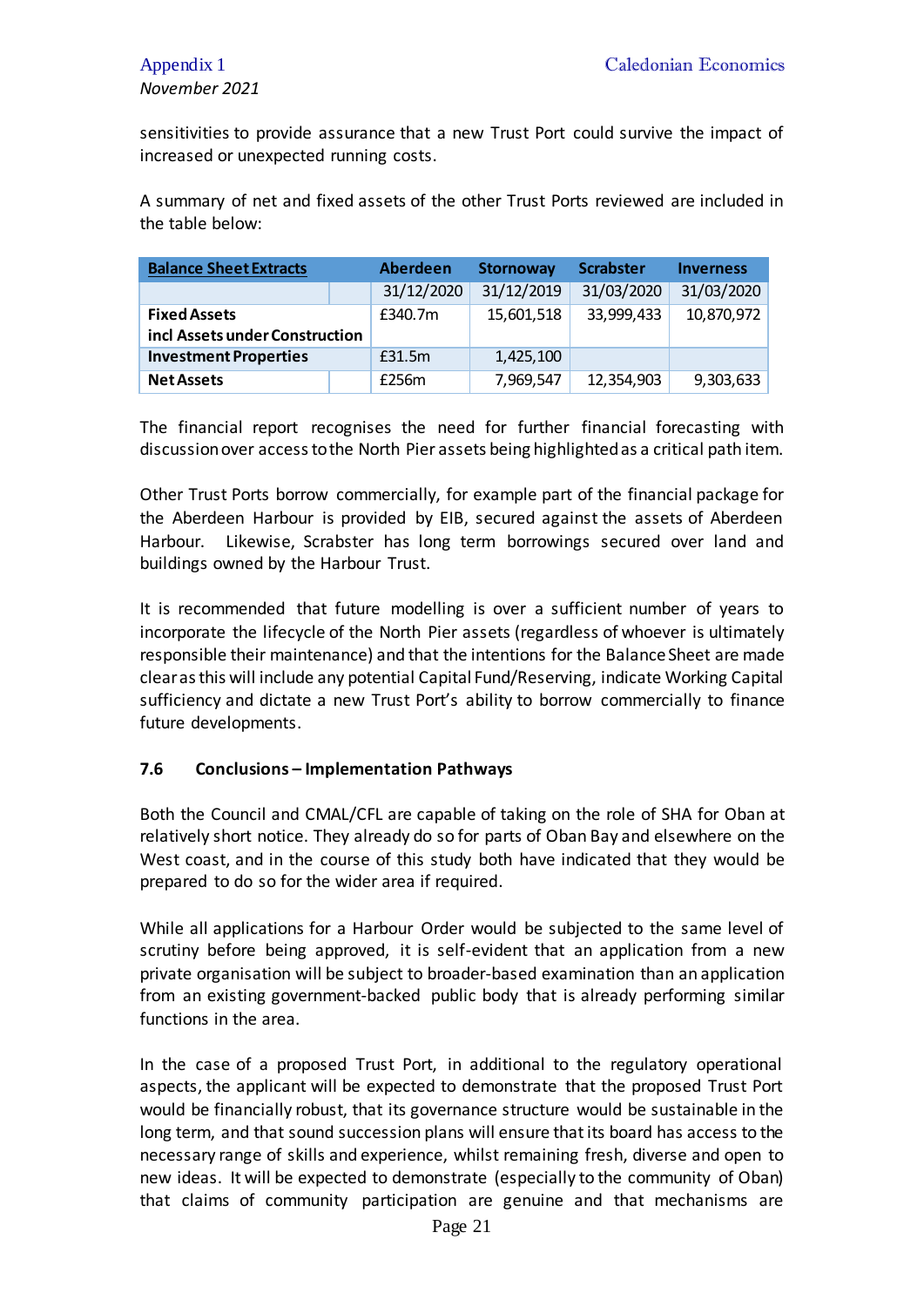enshrined so that the community of Oban would always have a meaningful say in important decisions including board representation.

For the above reasons, it is clear that an application from a new organisation will take longer to develop - and therefore to be considered and approved – than from an existing public sector service provider.

Claims that there is local resistance to CMAL/CFL becoming the Harbour Authority for the Bay seem to stem from the consultation carried out in 2018. Some stakeholders thought this public resistance would be a very significant barrier to a successful statutory consultation on a CMAL/CFL Harbour Order proposal.

Taking all the above into account, whilst in theory the quickest path to securing the required safety improvements would be for CMAL/CFL to progress a Harbour Order (as indicated in the 2018 report), in practice the Council may have a smoother passage through the statutory consultation and approval processes.

The following section describes an approach which could achieve the positive safety impacts as quickly as possible while supporting the development of a Trust Port as a possible long term permanent solution.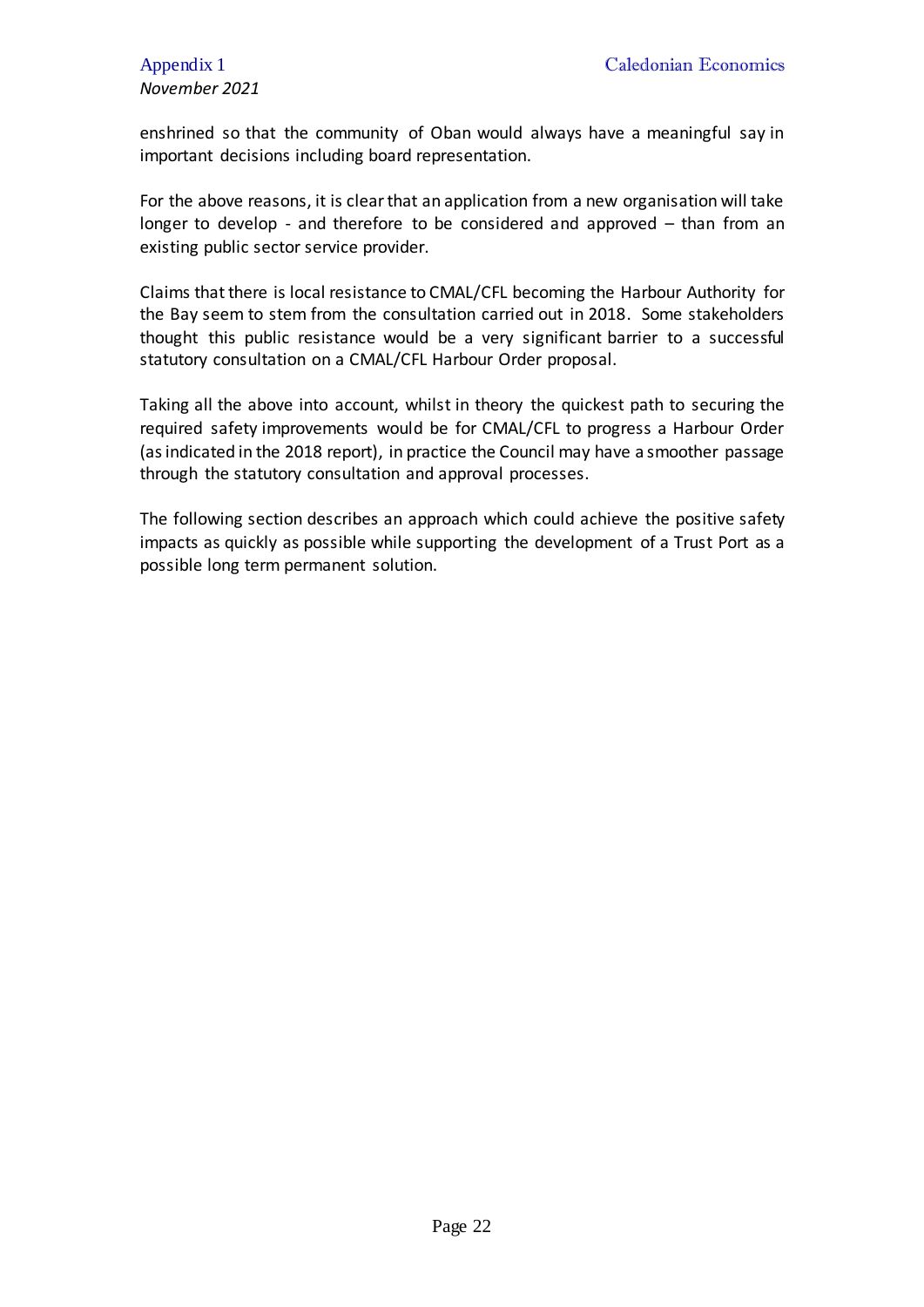## 8 **Conclusions**

- 1. All the stakeholders agree that the status quo is not an option. While a number of proportionate safety improvements have been made in response to previous risk assessments, any further improvements would require the legally enforceable powers of a SHA covering Oban Bay and its approaches.
- 2. All the stakeholders agree that the principle of a Trust Port for Oban is sound, subject to any Trust Port demonstrating that it could be transparent, accountable, sustainable and financially viable. Evidence from around the country demonstrates that many Trust Ports are viable, vibrant, organisations that have a positive impact on their local communities. They are generally profitable and have sound balance sheets.
- 3. Before a Harbour Order is approved, Ministers (advised by Transport Scotland) will expect its applicant (whether Council, CMAL/CFL or the proponents of a Trust Port) to be able to demonstrate convincingly that its proposals are safe and effective from an operational perspective, and viable and sustainable from a financial perspective.
- 4. From the operational perspective, the options are similar. Each would have to comply with the same standards and regulations to become a SHA. This would include pollution control plans such as those approved by MCA that are already in place.
- 5. Both the Council and CMAL/CFL are capable of taking on the role of SHA for Oban at relatively short notice. They already do so for parts of Oban Bay and elsewhere on the West coast, and both have indicated that they would be prepared to do so for the wider area if required.
- 6. While all applications for a Harbour Order would be subjected to the same level of scrutiny before being approved, it is self-evident that an application from a new private organisation will be subject to broader-based examination than an application from an existing public body that is already performing similar functions in the area, and that such an application would take longer to prepare and longer to assess.
- 7. Taking all the above into account, whilst in theory the quickest path to securing the required safety improvements would be for CMAL/CFL to progress a Harbour Order to assume responsibility for the entire body of water, in practice the Council may have a smoother passage through the statutory consultation and approval processes.
- 8. Either way, this could be done on the basis that it could be an interim measure, such that the SHA responsibilities would transfer to a new Trust Port at some point in the future, as long as the Trust Port were able to meet the key tests outlined above, and it was considered by all relevant parties that the Trust Port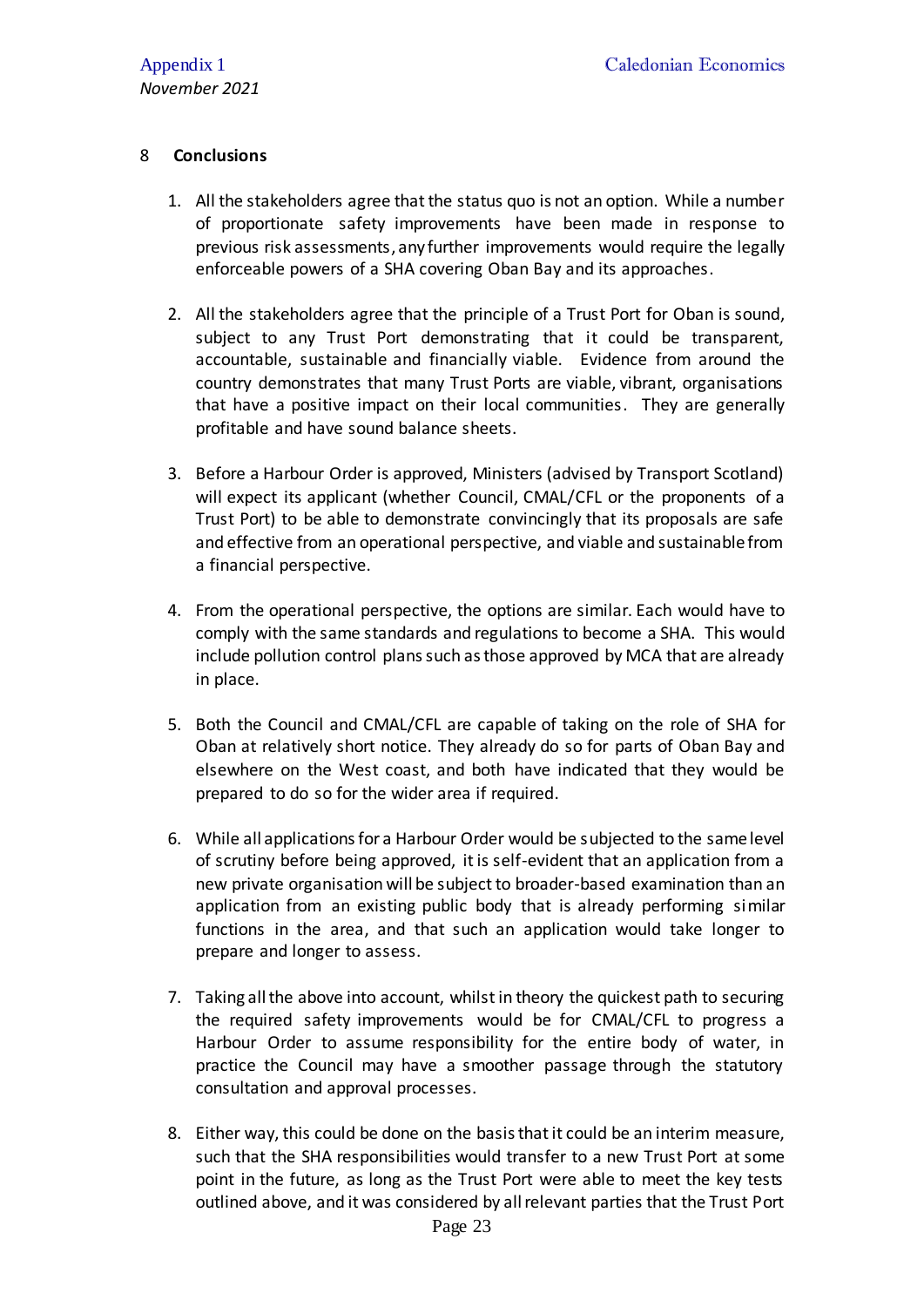solution was the right one. Legal advice would be needed on precisely how to achieve this, were the parties to be minded, but one option to consider would be include within the first Harbour Order a second (draft) Harbour Revision Order that would transfer the SHA powers to the Trust Port once it had satisfiedTransport Scotland that it met the appropriate standards. This should include a backstop date at which point the option to transfer would cease.

- 9. In this way, two key objectives about which there is no dissent, could be met: the immediate objective of delivering the safety improvements as soon as possible, and the longer term objective of setting up a viable Trust Port.
- 10. The analysis produced by OCHDA, and the financial reports of other Trust Ports, highlight the significance of berthing fees and other services, in addition to conservancy fees, to generating surpluses. A Trust Port must set its harbour dues at a level that allows for proper maintenance of the harbour and/or conservancy duties, and geared to attaining the target level of profitability<sup>30</sup>. Naturally, the greater the revenue, the greater the scope to generate surpluses.
- 11. This brings us to the question of the North Pier assets. The Transit Berth pontoons and the new Harbour Master's building (together with other improvements to the pier) were funding by a combination of A&BC capital from the CHORD budget, RCGF and HIE. The terms of the SG RCGF grant and HIE preclude 'disposal' of the asset and it is not clear whether (or under what circumstances) a lease might constitute a disposal.
- 12. From a Best Value perspective, it would be a very positive for the Council to work in collaboration with all parties to find an agreed outcome. It would also be positive to note that the public investment in the assets have been demonstrably successful in addressing the market failure that was part of the original business case.
- 13. However, a robust commercial agreement would be needed to protect the Council and community interests and the investment of public money. This agreement would have to ensure that the asset would be operated in ways that were consistent with the original objectives of the investments, would be properly maintained<sup>31</sup>, congruent with the long term vision for the economic development of the area, reflected the wider market, and avoided (or compensated for) losses of efficiency or 'hollowing out' of the Council's other operations.
- 14. There is also a question of future developments at the North Pier. Extending the North Pier will permit more, larger vessels to berth. There is clear potential to increase revenues materially. Other Trust Ports raise commercial development finance secured against physical assets on the port's balance

 $30$  Modern Trust Ports for Scotland Guidance for good governance, section 3.4. Transport Scotland

 $31$  This requirement is also set out in the Guidance for good governance sections 3.2.5 and 3.2.6.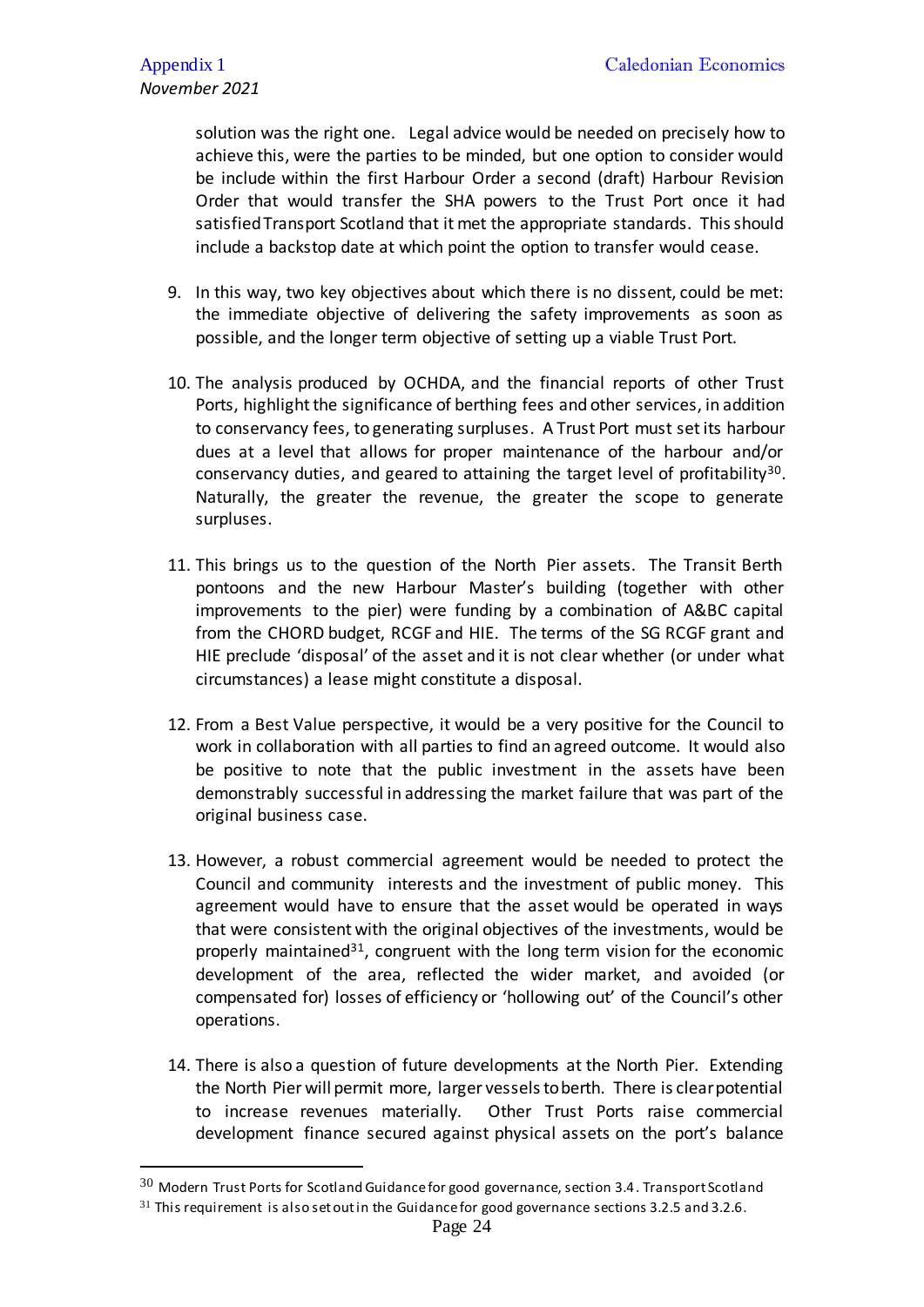sheet. If a Trust Port in Oban had a sufficiently strong balance sheet and could evidence solid year-to-year performance it could borrow to fund the North Pier extension alongside grants. By comparison, the Council has immediate access to cheaper borrowing (subject to the Prudential Borrowing rules) and possibly a wider pool of grant support, and financial risk is spread across a wider portfolio.

- 15. Thus, the Best Value equation for the Council is complex. A transfer of the assets on a sound commercial basis to a Trust Port that had proven itself to be financially robust, competent and with a clearly deliverable vision for the future development of the harbour would be a successful long term outcome, especially so if the assets were further developed to bring additional revenue to the port and additional tourist visitors to the town.
- 16. On the other hand, a transfer that ended in the Council resuming the assets in a distress scenario would represent an unreasonable financial risk for the Council.
- 17. The central issue is that the assets are central to Oban, the area and the islands, and that future arrangements must contribute to long term growth of Oban and the islands it serves. For the time being, there are too many uncertainties around a proposed transfer of the assets for the Council to be able to say with confidence that the transfer would represent Best Value. For this reason, it is recommended that the assets remain in full Council control at this time.
- 18. This is not to say that such a transfer should be ruled out forever. There is a possible course to a future scenario where a Trust Port takes on these responsibilities, subject to satisfying the requirements outlined previously in this report, and all parties agreeing to that being the best outcome.
- 19. **Phase 1** the Council (or CMAL/CFL if agreed by all parties) progress a Harbour Revision Order to become the SHA covering the waters in question. This could include a feature (perhaps an additional draft HRO, subject to legal advice) that would transfer the SHA responsibilities to a new Trust Port when specific conditions are met.
- 20. **Phase 2** the new Trust Port would take on SHA responsibilities on a 'wet port'<sup>32</sup> basis when the conditions are met. A handover period (perhaps one summer season of shadowing before the SHA responsibilities are handed over) would be wise. It is appreciated that at this point that the costs and remuneration policies of the Trust Port mean that it is unlikely to generate significant surpluses on conservancy fees alone. After the cost structure is agreed, if the conservancy fees required to cover costs were of a level where the stakeholder agreed they might negatively impact vessel traffic revenues,

<sup>&</sup>lt;sup>32</sup> The exact limits of the 'wet port' are to be defined, but all waters up to the berthing faces of the North Pier and Transit Berth pontoons would minimise the need for a communications interface between SHAs as vessels enter the lagoon.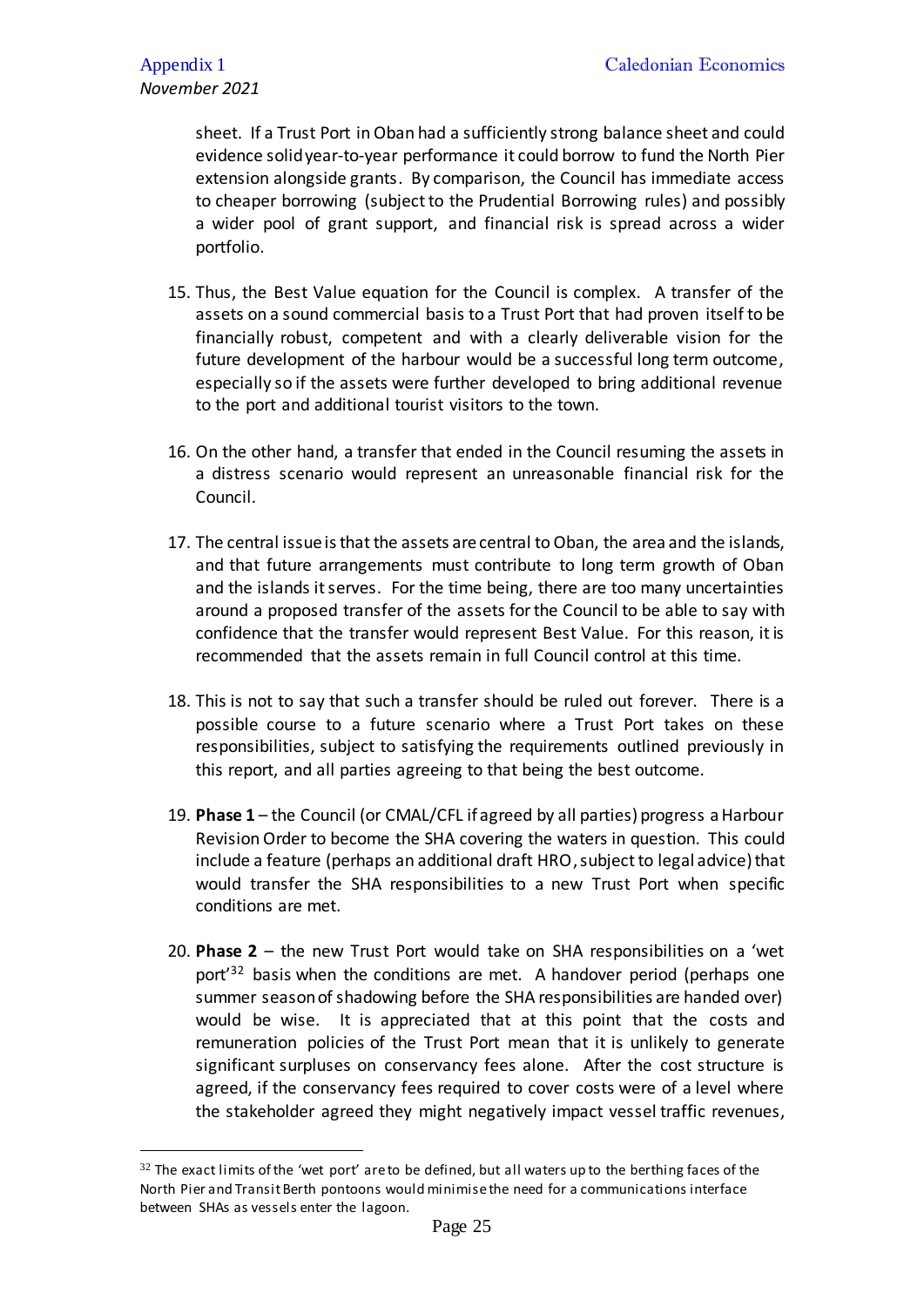then public sector stakeholders could consider if they wish to provide additional support (whether in cash or kind, and subject to strict controls) to allow a lower conservancy fee.

- 21. **Phase 3** after a further period to demonstrate competent management of the waters, good governance and community engagement, the Trust Port would take on the lease of the North Pier assets and the Council's remaining SHA responsibilities in Oban. At this point any support from the public sector stakeholders would end and the Trust Port would operate thereafter as a fully independent and self-sufficient entity.
- 22. The experts consulted felt that it would be very challenging for anyone to secure a Harbour Revision Order before the summer 2022 season, and that early 2023 (ready for the summer season) was a realistic target if the applicant was a body that was already operating as a SHA in the area and could evidence existing competence and viability.
- 23. This would allow the proponents of the Trust Port, say, a year after the first full operational season under new HRA arrangement to fully develop, capitalise and mobilise the organisation with a view to shadow running over the summer 2025 season, and taking on the 'wet port' responsibilities for the summer 2026 season.
- 24. Assuming that the 'wet port' operations went smoothly for two summer seasons, the Trust Port could become fully self-supporting, including taking on the lease of the North Pier assets and associated revenue collection, for the start of the summer 2028 season.
- 25. These dates may need to be modified depending on how plans to develop the North Pier unfold. Since works on the commercial berths would impact revenues while the work was being carried out, but increase revenues once complete, the parties would need to agree whether this work should happen during the 'wet port' phase, and ensure that the terms of a lease for the assets to reflected the development risks and revenue risks/upsides for the parties.

## **9 Outcomes**

- 1. Addressing the safety issues by bringing the waters under the management of a SHA as soon as possible is the top priority. Either of the two public sector options provides a quicker route to achieving this, and while any option has uncertainties around the timeline, the uncertainties are fewer for a public sector option.
- 2. The Trust Port concept is used throughout Scotland and could be applied in Oban. Before a Trust Port assumed SHA responsibilities, public stakeholders would require its proponents to demonstrate it would be transparent, accountable, sustainable and financially viable. They would also require that, within its constitution, the interests of island communities and the ferry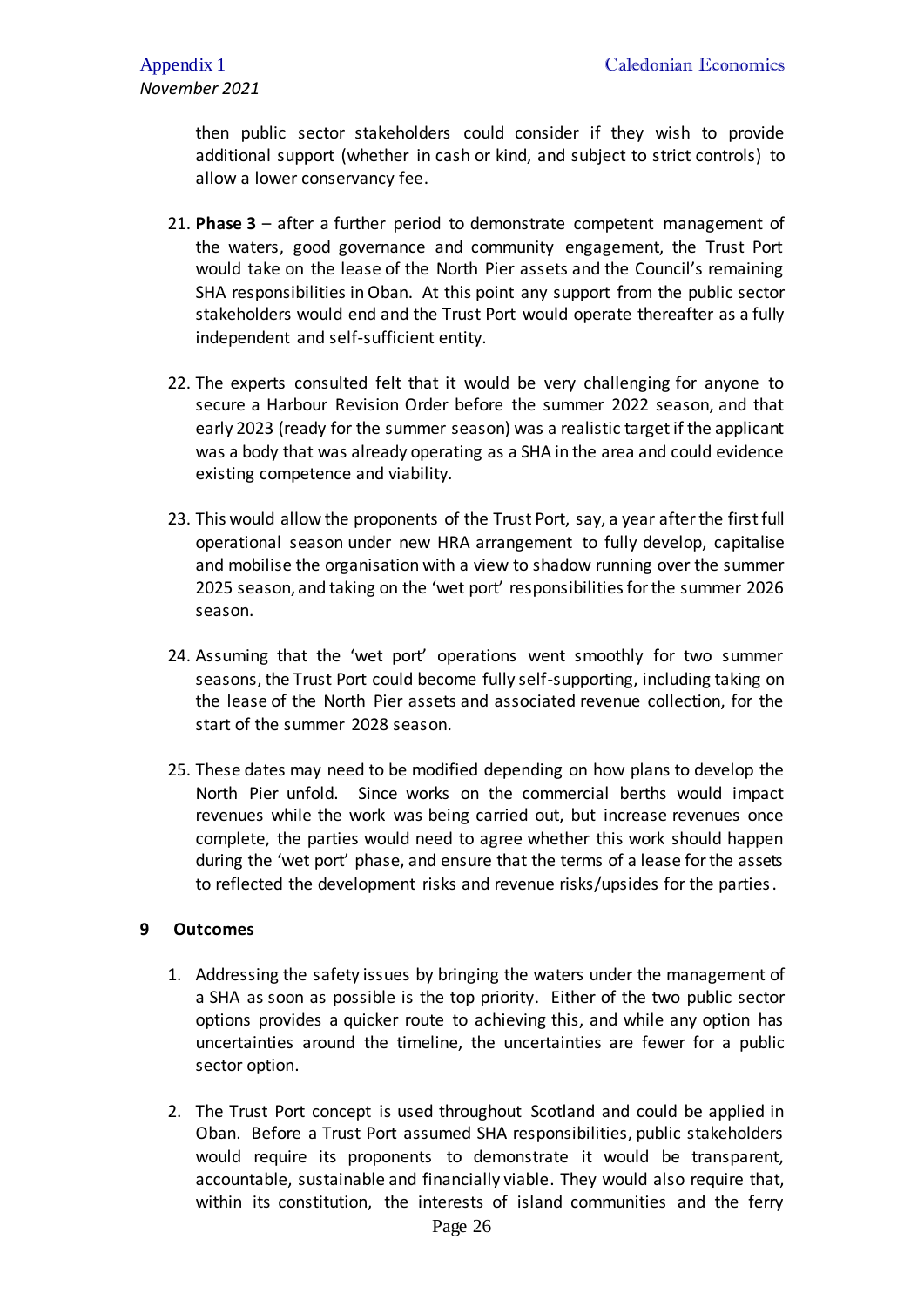operators that provide lifeline services to them are properly represented among with other stakeholders in line with legislation and guidance.

3. The Council's Best Value considerations are complex. However the overarching consideration is that the North Pier assets are central to Oban, and to the economic development of the town, its area and its communities. This includes the island communities. Before agreeing to any transfer of responsibility for those assets, the Council would need to be confident that a proposed future steward of the assets had a clear understanding of the role of the assets in that light, and had a credible vision and strategy for continuous improvement of the performance of the assets within the wider economic and social context. This is not yet in place.